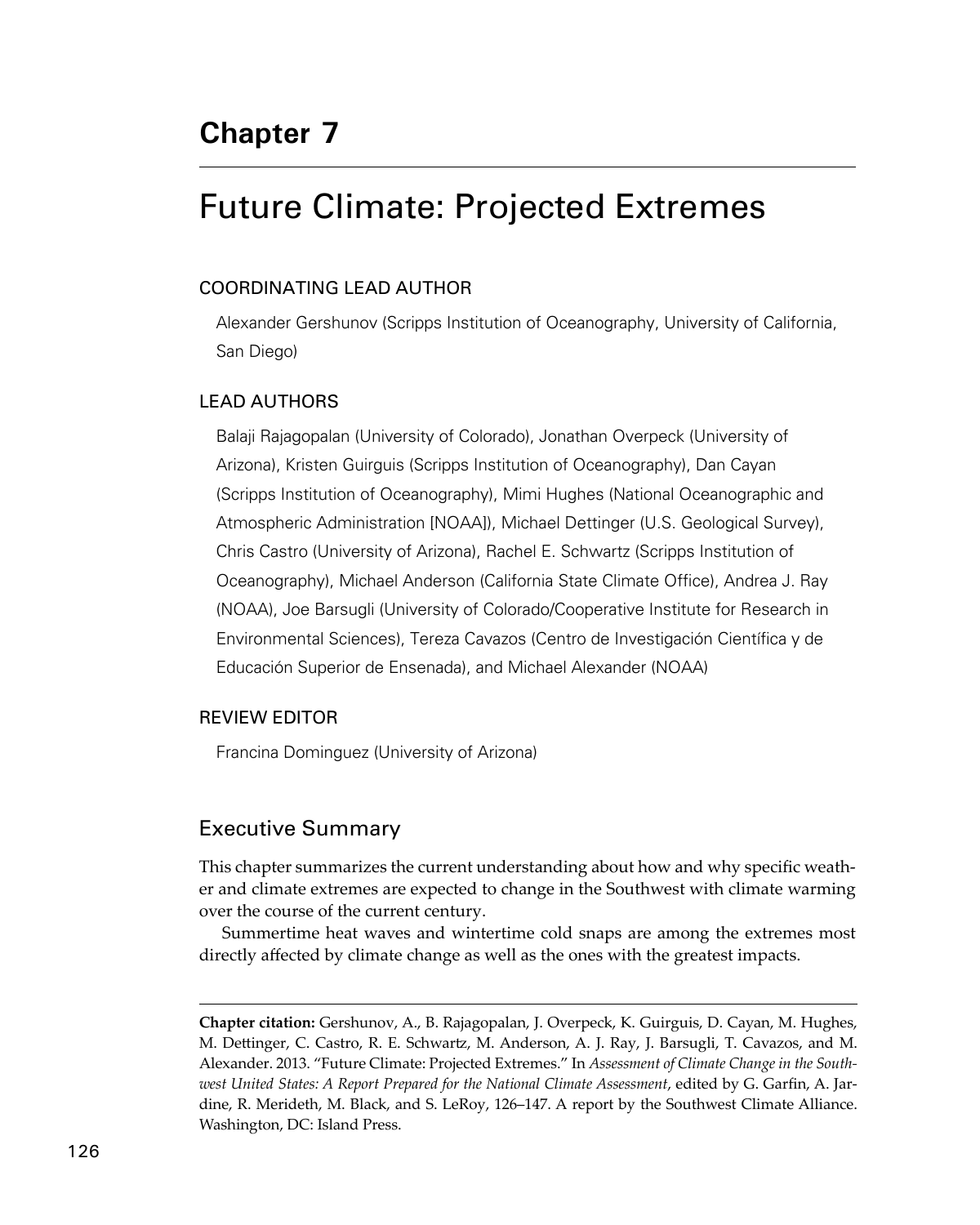- Heat waves, as defined relative to current climate, are projected to increase in frequency, intensity, duration, and spatial extent. (high confidence)
- Heat waves are projected to become more humid and therefore expressed relatively more strongly in nighttime rather than daytime temperatures, with associated stronger impacts on public health, agriculture, ecosystems, and the energy sector. (medium-low confidence)
- Wintertime cold snaps are projected to diminish in their frequency, but not necessarily in their intensity, into the late twenty-first century. (medium-high confidence)

Precipitation extremes are projected to become more frequent and more intense in the wintertime. Summertime precipitation extremes have not been adequately studied.

- Enhanced precipitation extremes are generally expected due to greater moisture availability in a warming atmosphere, even if average precipitation declines. (medium-low confidence).
- Enhanced precipitation specifically associated with atmospheric rivers, a wintertime phenomenon typically yielding extreme precipitation, is projected by most current climate models. (medium-low confidence)

Flooding is expected to change in timing, frequency, and intensity, depending on season, flood type, and location.

- Floods from winter storms on the western slopes of the Sierra Nevada have been projected to increase in intensity in winter by all climate models that have been analyzed thus far, including models that otherwise project drier conditions. (medium-high confidence)
- Snowmelt-driven spring and summertime floods are expected to diminish in both frequency and intensity. (high confidence)
- Transition from hail to rain on the Front Range of the Rocky Mountains is expected to result in higher flash-flood risk specifically in eastern Colorado. (medium-low confidence)

Drought is generally expected to intensify in a warming climate, but some variation across basins can be expected, although few basins have been analyzed.

- Drought, as expressed in Colorado River flow, is projected to become more frequent, more intense, and longer-lasting, resulting in water deficits not seen during the instrumental record. (high confidence)
- Northern Sierra Nevada watersheds may become wetter, and in terms of flow, somewhat less drought-prone with climate change. (medium-low confidence)
- In terms of soil moisture, drought is expected to generally intensify in the dry season due to warming. (high confidence)

Extreme fire weather can be associated with a combination of factors, none of which need be particularly extreme. For example, dry and commonly warm Santa Ana winds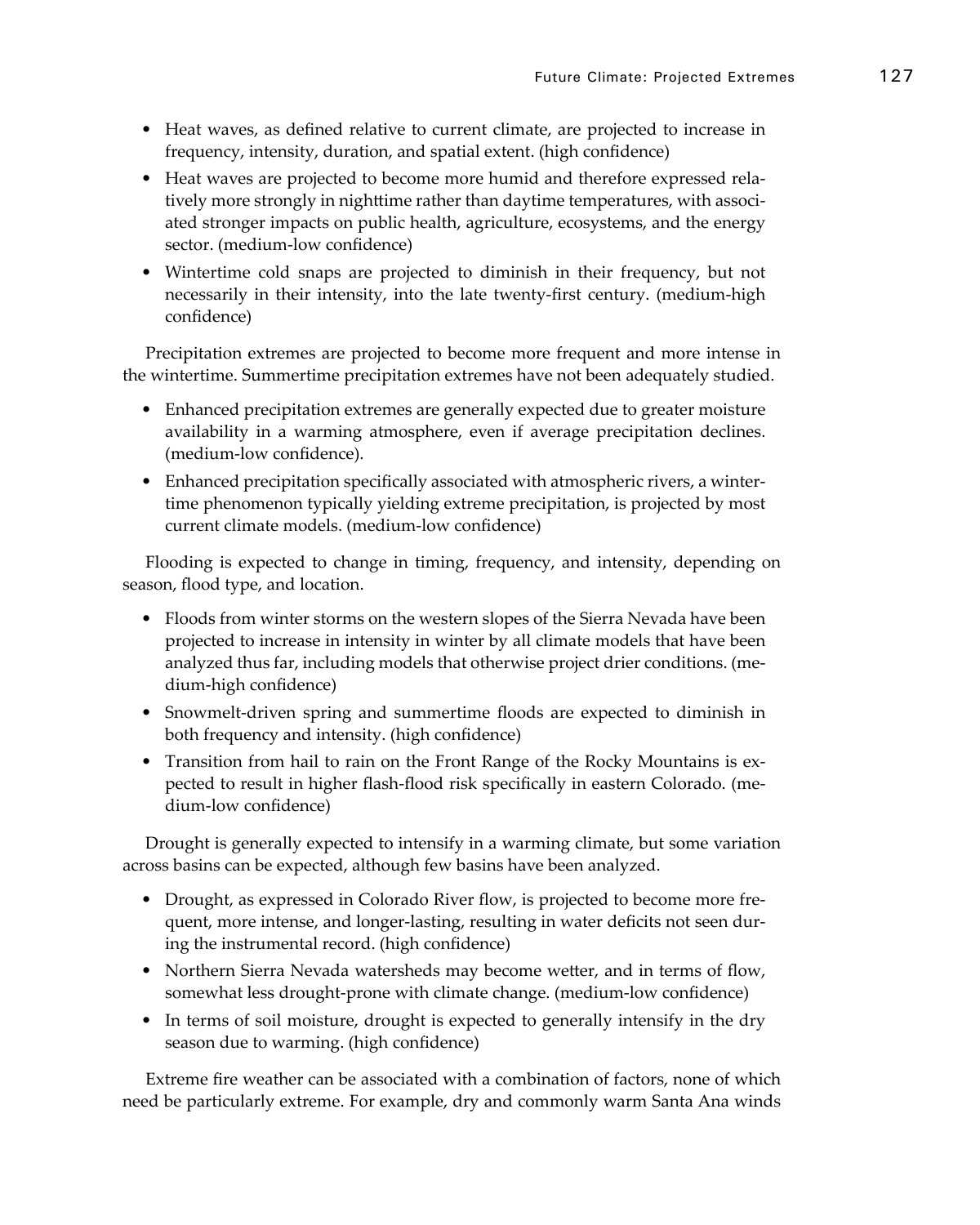(which are not necessarily themselves extreme) are frequently associated with extreme fire potential in Southern California.

• Santa Ana winds are expected to diminish in frequency, but at the same time become drier and hotter. (medium-low confidence) However, the combined effect of decreased winds and increased temperatures and dryness on Southern California's fire risk is not clear.

Beyond these projections, the region is fraught with important uncertainties regarding future extremes, as many have yet to be projected.

# 7.1 Introduction

Extreme events can be defined in many ways. Typical definitions of weather and climate extremes consider either the maximum value during a specified time interval (such as season or year) or exceedance of a threshold (the "peaks-over-threshold" [POT] approach), in which universal rather than local thresholds are frequently applied. For example, temperatures above 95°F (35°C) are often considered extreme in most locations across the United States, except in areas such as the low-lying deserts of Arizona and California, where such temperatures are typical in the summer. Temperatures at these levels are obviously extreme for living organisms from a non-adapted, physiological perspective, and technological adaptation for humans is required for day-to-day functioning in such temperatures. But such temperatures are not necessarily extreme from the statistical or local climate perspectives. In statistics, extremes are considered low-probability events that differ greatly from typical occurrences. The IPCC defines extremes as 1% to 10% of the largest or smallest values of a distribution (Trenberth et al. 2007). Studies over large or complex regions marked by significant climatic variation require definitions that are relevant to local climate. Across the Southwest, location-specific definitions of extreme temperature, precipitation, humidity, and wind are required if a meaningful region-wide perspective is desired.

In spite of common claims that climate change will result in past extremes becoming more commonplace, only a few scientific studies have actually considered future projections of extremes (e.g., Meehl et al. 2000; Tebaldi, Hayhoe, and Arblaster 2006; Parry et al. 2007; Trenberth et al. 2007). Even fewer have focused on regional extremes, usually in response to specific events such as the European heat wave of 2003. Studies examining projections of temperature, precipitation, and hydrological extremes typically resolve the Southwest as part of a much larger spatial domain. Hydrological drought research is the exception, as it naturally focuses on river basins. Drought in the Colorado River Basin, which encompasses a large swath of the Southwest and channels a large part of its water supply, was the focus of a recent drought projection study (Cayan et al. 2010). As a state, California has probably been the focus of more climate-change research than any other in the United States―research that has translated to state policy action. Not surprisingly, some of the first regional extreme climate projections in the nation have been carried out for some of California's weather and climate extremes (e.g. Das et al. 2011; Mastrandrea et al. 2011; Gershunov and Guirguis 2012). Results of these and other relevant studies are described in the Southwestern context below.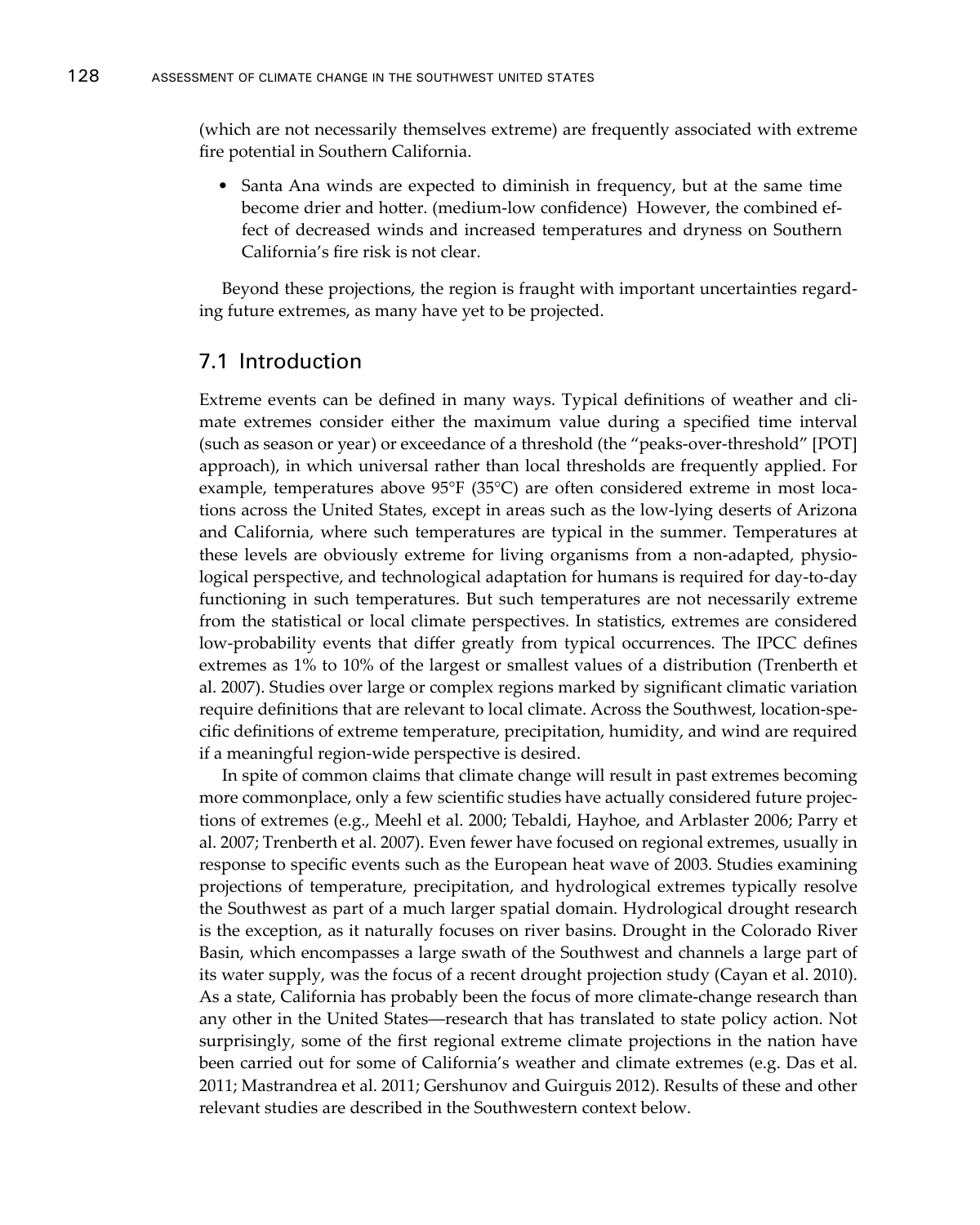For climate science to inform impact assessment and policy research, it is important to define the most relevant impact-based indices of environmental extremes. This impact-driven (or "bottom-up") approach represents the current thrust of climate science striving to be relevant to society. To accomplish this goal, close collaborations among science and the public-private policy sectors must be initiated and maintained. This process is perhaps further along in the Southwest than in other regions of the nation; but even for the Southwest, the necessary cross-sector relationships are still in their infancy. One of the future goals of the Southwest Climate Alliance (SWCA) is to define extremes by first understanding their impacts in key sectors. But for now, while keeping mindful of their impacts, we define extremes based solely on climate records and models.

For meaningful projections of extremes, models must be validated with respect to the mechanisms (such as heat waves or atmospheric rivers) that produce specific extremes. Without careful validation, a multi-model approach can introduce more uncertainties into projection of extremes than when multi-model projections are averaged to study mean climate trends, an approach that is typically assumed to increase certainty. In contrast to average climate, changes in extremes cannot be assumed to be more adequately diagnosed from averaging across a set of models, or ensemble members. The rare nature of extremes demands that they be carefully analyzed in each realization of modeled climate.

## 7.2 Heat Waves

Background climate warming can be expected to result in increased heat wave activity as long as the thresholds used to define heat waves remain unchanged. Multi-model and downscaled projections are clear on this, globally and specifically for the Southwest United States (see, for example, Diffenbaugh and Ashfaq 2010).

Gershunov, Cayan, and Iacobellis (2009) showed that heat waves over California and Nevada are not simply increasing in frequency and intensity but are also changing their character: they are becoming more humid and therefore are expressed more strongly in nighttime rather than daytime temperatures (i.e., in minimum [Tmin] rather than maximum [Tmax] daily temperatures). These changes started in the 1980s and appear to have accelerated since 2000. Moreover, the seasonal average humidity levels have not increased; rather, rare synoptic circulations (regional pressure patterns and their associated surface winds) that bring hot air to the extreme Southwest tend to also bring increased humidity. The trend in humid heat waves was shown to be due to the warming of the Pacific Ocean surface west of Baja California, a regionally intensified part of the global ocean warming trend. Following up on these observational results, Gershunov and Guirguis (2012) first identified a global climate model (GCM) from which daily data were available and which was able to simulate both the synoptic causes of California heat waves (i.e., the observed pressure and humidity patterns associated with regional heat waves) as well as the observed trend in the flavor of regional heat waves disproportionately intensifying at night compared to the daytime. They then considered downscaled projections<sup>i</sup> over California and its subregions. Given the lack of heat wave projections studies for the entire Southwest and the potentially disproportionate impacts of humid heat on a region where life is acclimatized to dry heat, in the section below we expand the observational diagnosis of Gershunov, Cayan, and Iacobillis (2009)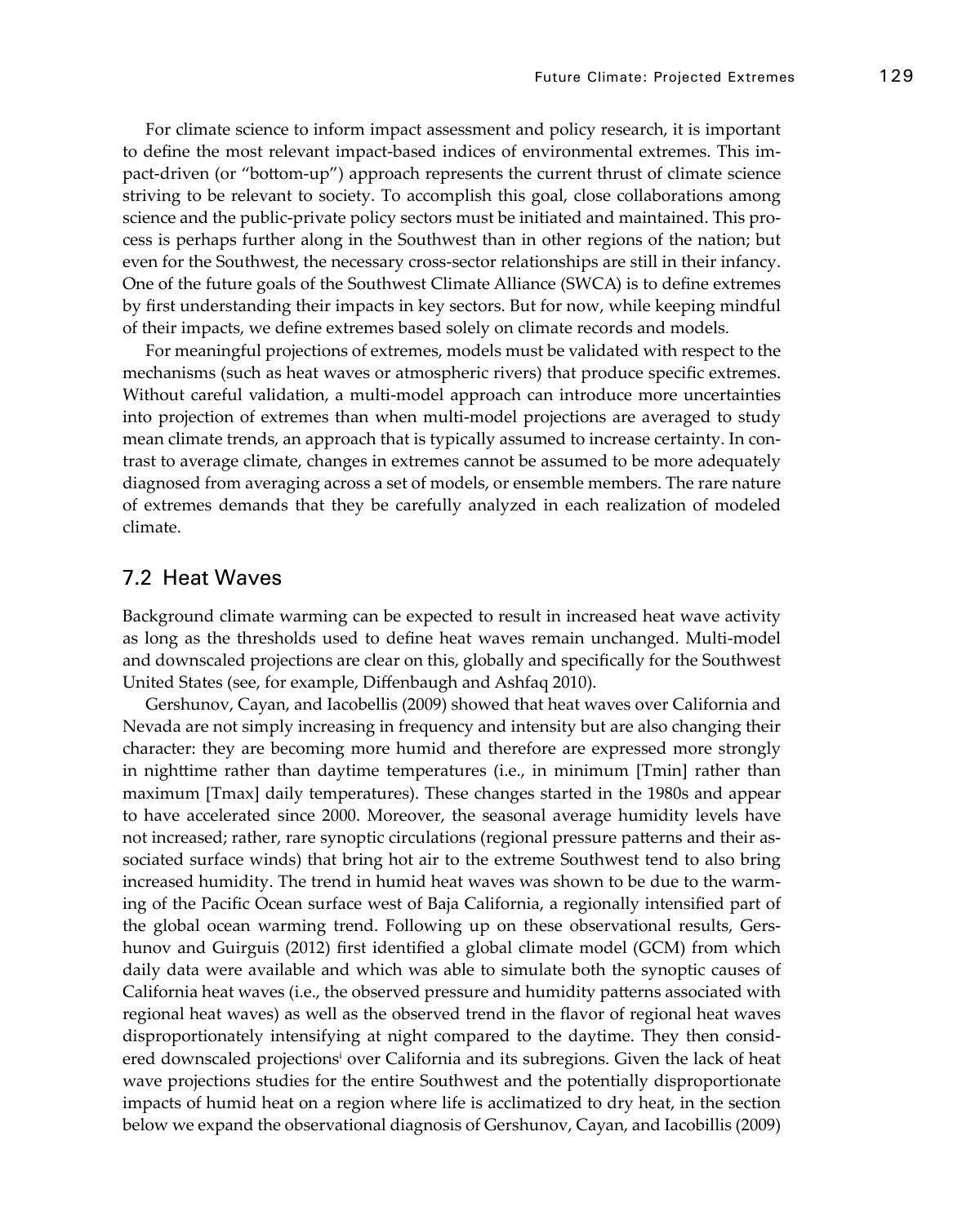and then follow the approach of Gershunov and Guirguis (2012), extending their heat wave projections to the entire Southwest.

#### *Heat wave index*

Heat waves are hereby defined locally, but are described over the entire Southwest as a period lasting at least one day when daily temperature exceeds the 95th percentile of the local daily May-to-September climatology of maximum or minimum temperatures for 1971−2000. In other words, a local heat wave is registered when temperature rises to the level of the hottest 5% of summer days or nights.<sup>ii</sup> The local magnitude of the heat wave (the heat wave index, or HWI) is the difference between the actual Tmax or Tmin and its corresponding 95th percentile threshold, summed over the consecutive days of the heat wave, or over the entire season if a measure of *summertime* heat wave activity is desired. This measure is similar to the familiar *degree days*, except that the threshold temperature is defined relative to local climatology, as opposed to an absolute threshold, making the HWI consistent and comparable for all locations representing a region. The regional HWI is then constructed by taking the regional average of the local values. HWI reflects the frequency, intensity, duration, and spatial extent of heat waves across the Southwest (Figure 7.1).

#### *Projections*

Observations and modeling indicate that Southwestern heat wave activity is increasing as expected with climate change, however as in California, it is increasing disproportionately relative to minimum versus maximum temperatures (Figure 7.1). The Tmin trend is clearly visible during the historical period and it is comparable to the modeled trend (inset on panel B), in contrast, the historical modeled Tmax trend has not yet been observed. For the future, heat waves are projected to increase at an accelerating rate, with nighttime heat waves projected to increase at a faster rate than daytime heat waves. Much of the projected increase in Southwestern heat wave activity is to be expected simply from average seasonal warming driving temperatures to exceed the stationary local 95th percentile thresholds—by larger margins, more often, for more consecutive days, and over larger parts of the Southwest—driving this cumulative heat wave index dramatically upward.

Mastrandrea and others (2011) adopted a multi-model view on California heat waves to examine 100-year events.<sup>iii</sup> Their results also suggested higher minimum temperatures are projected to increase more than maximum temperatures, but their modeling results were not as clear on this point as those from the well-validated CNRM-CM3 model or from observations. The main result from multi-model heat wave projections is that observed 100-year return period heat waves become heat waves with a 10-year or even shorter return period during the last half of the twenty-first century.

The disproportionate increase in nighttime versus daytime projected heat wave occurrence is consistent with observations and is indicative of enhanced future impacts on health (of humans, animals, and ecosystems), agriculture, and energy infrastructure, due to the elevated humidity and diminished nighttime respite from heat. The intensifying heat thus becomes more difficult for the biota of the Southwest to tolerate, acclimatized as they are to dry daytime heat and cool nights. Given the high correspondence of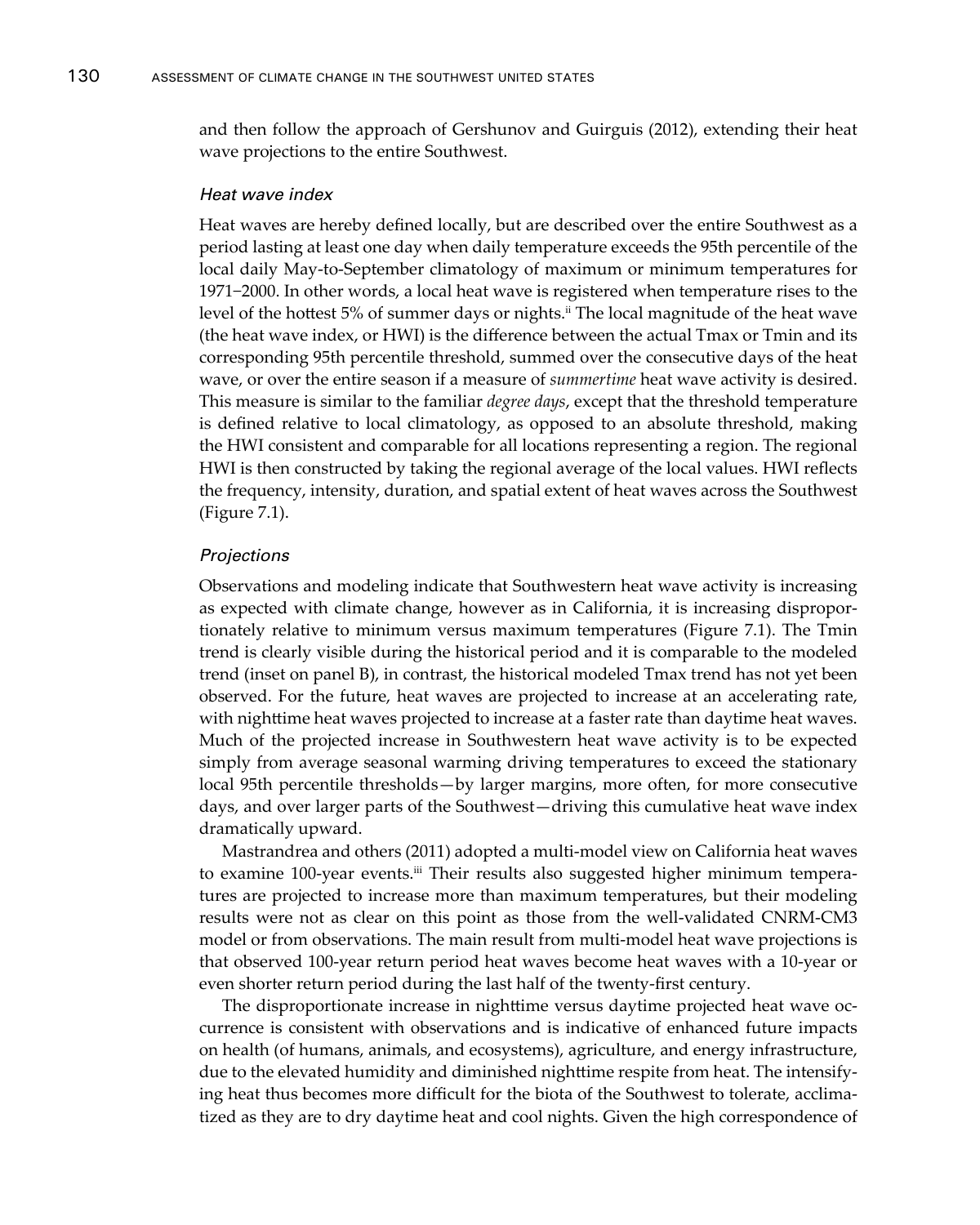

b) Observed and projected nighttime Heat Wave Index



**Figure 7.1 The summertime (May– September) Heat Wave Index (HWI) for Tmax (a) and Tmin (b) for the Southwest region.** Solid line is the 5-year running mean. HWI values show °C above the local 95th historical percentile. Inset shows the same data on a scale appropriate for the historical period (1950- 1999). Historical observed and modeled data as well as twenty-first century projections (according to the SRES-A2 "high-emissions" scenario) are shown from observations as well as from a GCM (CNRM-CM3) historical simulation and projection averaged over the Southwest. Adapted for the Southwest based on the work of Gershunov and Guirguis (2012) for California. Data source: Salas-Mélia et al. (2005); see also http:// www.ipcc-data.org/ar4/model-CNRM-CM3 change.html.

observed and modeled trends, we consider this to be a medium-low confidence result. Agreement from additional models, if validated to produce realistic heat waves, will likely increase the confidence of this conclusion into the "high-confidence" category.

Sub-regional variation of heat wave trends is possible. For example, working with BCCA-downscaled data for California, Gershunov and Guirguis (2012) found intriguing patterns of change in the magnitude of coastal heat waves relative to median summertime warming of coastal regions. Although average warming is projected to be weaker at the coast than over inland areas in summer (see Chapter 6), a trend in heat waves of progressively enhanced magnitude through the twenty-first century is projected along the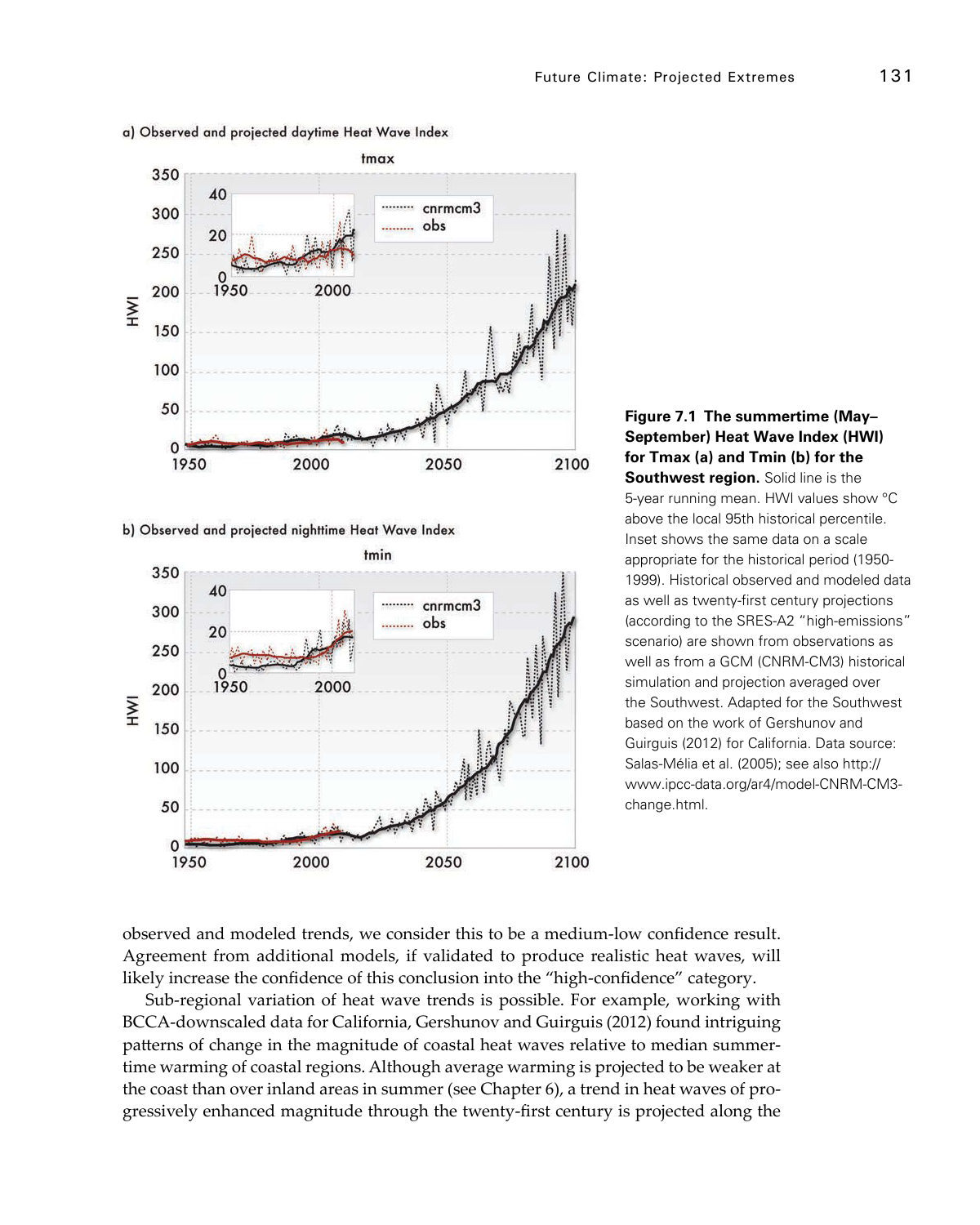coast―the most highly populated and least heat-adapted of all California sub-regions. This trend is already observed over coastal Northern California.

# 7.3 Wintertime Cold Outbreaks

A diminishing trend in cold spell frequency and intensity has been observed over the Northern Hemisphere and its continental sub-regions (Guirguis et al. 2011). Within regions, cold outbreaks are most intense in low-lying topography that channels the cold dense air. Their frequency also responds to changes in atmospheric circulation patterns, in particular to transient high pressure systems that cause cold air outbreaks. As the subtropical high-pressure zones intensify and expand poleward (Lu, Vecchi, and Reichler 2007; Lu, Deser, and Reichler 2009) and the storm track contracts towards the pole (IPCC 2007), fewer cyclones and more anticyclones are expected to reach the Southwest United States and northwestern Mexico, resulting in less-frequent precipitation but increased frequency of atmospheric circulation conditions leading to cold outbreaks (Favre and Gershunov 2009; Chapter 6). Considered with regional seasonal warming trends, this change may affect the frequency of future cold extremes. However, because of the topographic complexity of the Southwestern United States (Chapter 3, Section 3.1), this would apply only to cold extremes in coastal low-lying valleys west of the Sierra Nevada. Winter cold outbreaks in much of the rest of the mountainous Southwest are not affected by transient anticyclones arriving from the North Pacific (see Favre and Gershunov 2009, Figure 14).

Following the heat wave index definition provided above and the approach of Guirguis and others (2011), cold outbreaks are here defined as the coldest five percent of the wintertime daily temperature distribution, aggregating degree days below the local 5th percentile thresholds over the cold season (November–March), and averaging over the region. In other words, cold outbreaks occur when temperature drops below the local levels defining the coldest 5% of winter days or nights, and are measured by how far they drop below those levels over the entire region.<sup>iv</sup> The resulting cold spell index (CSI), derived from observations and the CNRM-CM3 model, is presented in Figure 7.2. It reflects frequency, intensity, duration, and spatial extent of wintertime cold spells over the entire Southwest. Cold spells are clearly projected to diminish in both maximum and minimum temperatures. The trend is not projected to be steady, as the influence of natural interannual and interdecadal variability on the occurrence of cold extremes is projected to continue to strongly modulate cold outbreaks in the future. Kodra, Steinhauser, and Ganguly (2011) project that occasional extreme cold events are likely to persist across each continent under twenty-first century warming scenarios, however, and this agrees with recent results for California using multi-model downscaled projections (Pierce et al. 2012). In the states of California and Northern Baja California, the more frequent occurrence of mid-latitude anticyclones that produce the cold snaps (Favre and Gershunov 2009) may be elevating the probability that some of the future cold snaps will be nearly as cold as those in the past. However, as warming continues into the late twenty-first century while the local thresholds used to define cold extremes remain static, this probability should diminish over the entire Southwest, leading to generally less frequent if not always less severe cold outbreaks by the end of the century.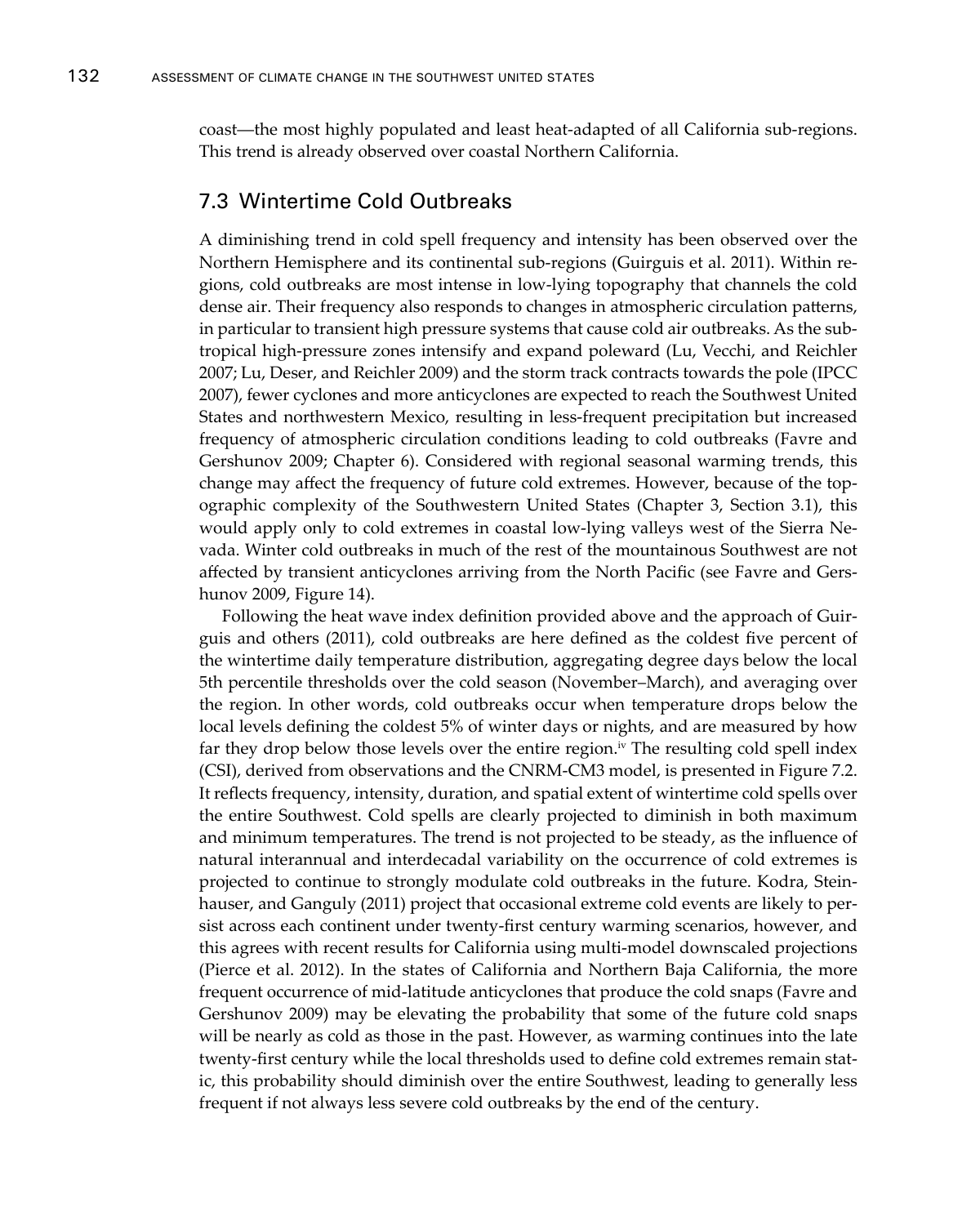

a) Observed and projected daytime Cold Spell Index

b) Observed and projected nighttime Cold Spell Index



**Figure 7.2 The wintertime (November–March) Cold Spell Index (CSI) for Tmax (a) and Tmin (b) for the Southwest region.** Explanation of lines, values, and insets as in Figure 7.1. Adapted for the Southwest based on the work of Gershunov and Guirguis (2012) for California. Data source: Salas-Mélia et al. (2005); see also http://www.ipcc-data.org/ ar4/model-CNRM-CM3-change.html.

# 7.4 Precipitation

## *General results and key uncertainties*

Models project that there will be augmented extreme precipitation events even in regions where total precipitation is generally expected to decrease (Groisman et al. 2005; Wang and Zhang 2008), such as in the southern portion of the Southwest in winter (see Chapter 6). The reason for this expectation is that warmer air holds more moisture at saturation (100% relative humidity) and therefore "extreme" storms should be able to produce more precipitation than similar events in the past. Global climate models are notoriously deficient at simulating high frequency precipitation, especially its extreme values, but they generally agree on this result (Groisman et al. 2005; Kharin et al. 2007).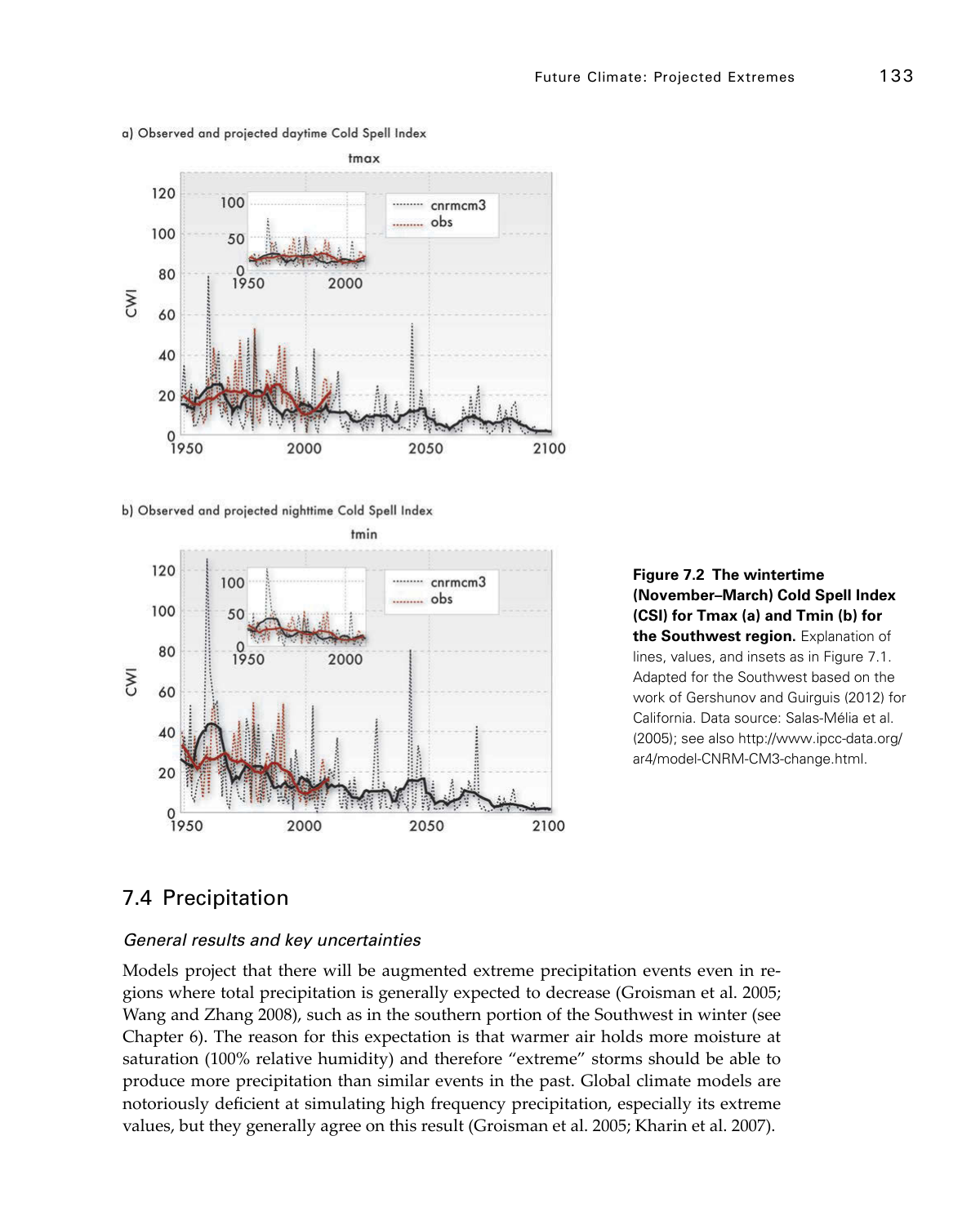To circumvent these deficiencies in simulating precipitation and to rely more on model strengths, Wang and Zhang (2008) used statistical downscaling to relate large-scale atmospheric circulation and humidity to locally observed precipitation and then applied this downscaling scheme to a global climate model projection. By doing this, the effects of changes in circulation and humidity could be evaluated separately, and changes in the daily extreme values of winter precipitation could be diagnosed. They found that over much of North America during the last half of the current century, extreme precipitation events that currently occur on average once in a twenty-year period are projected to occur up to twice as frequently, even in regions that are projected to have decreased precipitation due to circulation changes. In other words, increased specific humidity in a warming atmosphere is expected to dominate future trends in extreme precipitation.

Dynamically downscaled GCM projections support this result. Multi-model dynamically downscaled simulations project a significant increase (of 13% to14% on average by mid-century) in the intensity of wintertime extremes with 20- and 50-year return periods under the high-emissions scenario (Dominguez et al. 2012), even though the same simulations project average precipitation to decrease over the Southwest. Increased water vapor content in a warming atmosphere seems a key element in such projections, and statistical downscaling schemes that do not include explicit accounting for this increasing moisture content do not necessarily support these findings. Mastrandrea and others (2011), for example, used a precipitation downscaling scheme that did not use atmospheric humidity as a predictor. When applied in a multi-model context over California, this approach did not yield clear or significant changes in precipitation extremes.

Such studies are not directly comparable due to different choices of global climate models, downscaling schemes, and definitions of extreme precipitation. However, simple physical reasoning suggests that in a warming and moistening atmosphere, greater precipitation extremes can co-evolve with generally drier conditions. This argument is consistent with observations and modeling over many of the world's regions (Groisman et al. 2004; Groisman et al. 2005), especially in summer, but increasing extreme precipitation trends have not yet been observed over the Southwest. This is in spite of the fact that the Southwest has been at the forefront of warming among regions of the contiguous United States. Although different projection results are not yet perfectly congruent and more research is clearly needed, modeling schemes that explicitly resolve increasing moisture content in a warming atmosphere consistently result in more frequent and larger future precipitation extremes over the otherwise drying Southwest and their results should be regarded with more confidence.

Next, we examine precipitation extremes due to specific storm systems and physical processes.

#### *North American monsoon (NAM)*

The North American monsoon (NAM) is the source of summertime precipitation for much of the Southwest, particularly Arizona and New Mexico. The core region of NAM is along the Sierra Madre Occidental in northwestern Mexico (Cavazos, Turrent, and Lettenmaier 2008; Arriaga-Ramírez and Cavazos 2010). These studies examined observed trends in extreme summertime rainfall, but did not find any significant precipitation trends related specifically to  $NAM$ . The northern tip of  $NAM$  penetrates into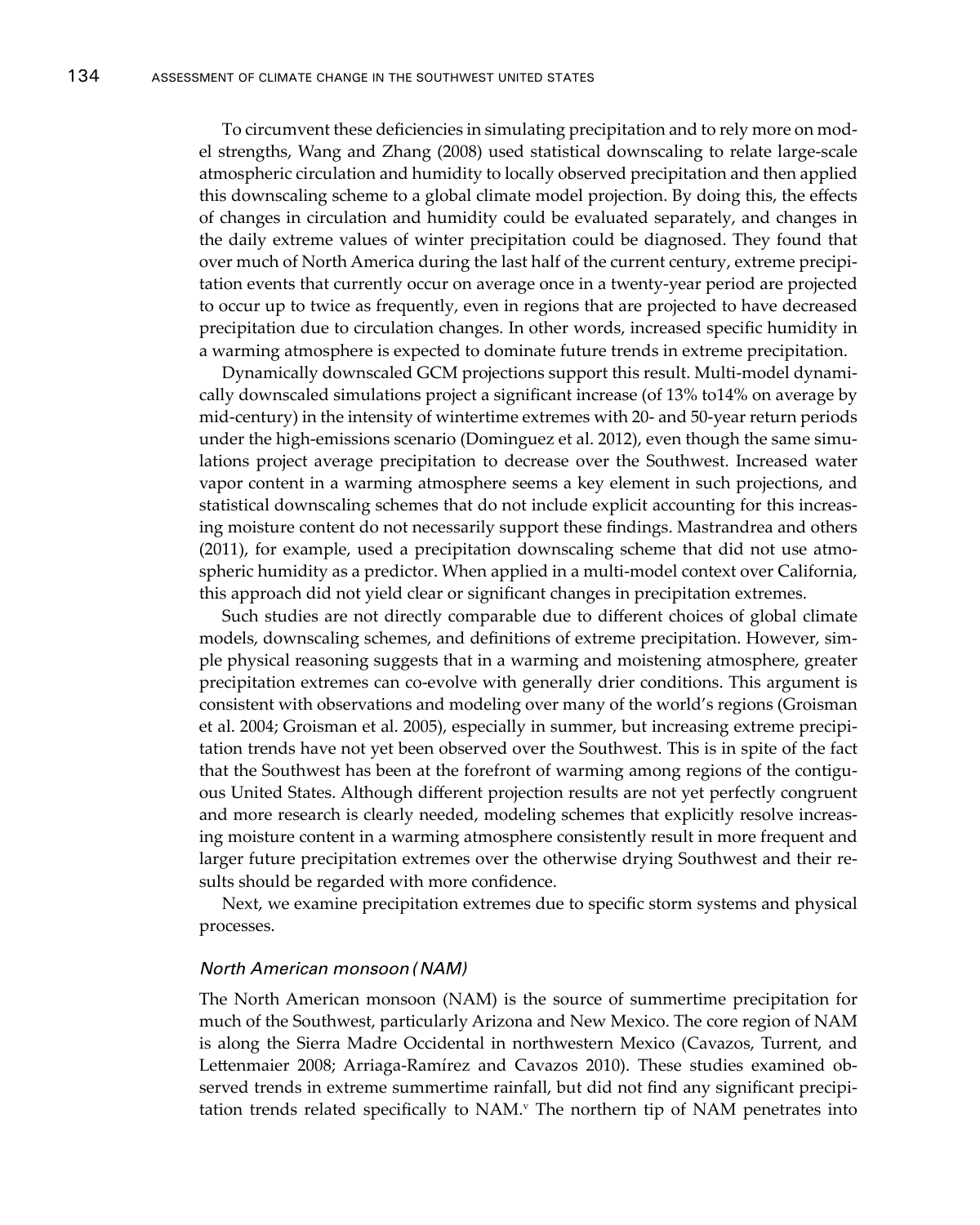the Southwestern United States. Monsoonal precipitation modeling and projections present many uncertainties (see Chapter 6), which translate to key uncertainties for the extremes. Projections of extremes have not been specifically evaluated for NAM rainfall; however, in a new study, Cavazos and Arriaga-Ramirez (2012), found that model scenarios of increased greenhouse gases (A2 "high-emissions" scenario) in conjunction with statistical downscaling, show a weakening of the monsoon rainfall due to longer and more frequent dry periods in the monsoon region by the end of this century. However, as explained in Chapter 6, the North American monsoon system is also influenced by large-scale patterns of natural variability. Great challenges in monsoon modeling prevent confident conclusions about the future of NAM, especially its extremes. Chou and Lan (2011) show a negative trend in the annual total maximum precipitation in the monsoon region during the twenty-first century associated with increased subtropical subsidence induced by global warming. Projected increase in subtropical subsidence (as discussed in Chapter 6 and in Lu, Vecchi, and Reichler 2007) could negatively impact NAM precipitation; however, its potential impact on NAM extremes is, even intuitively, less clear. The low confidence in projected decreased total NAM precipitation and the lack of understanding about its extremes make NAM an important topic for ongoing research. Future research should consider NAM in its entirety on both sides of the U.S.- Mexico border.

## *Atmospheric rivers*

Much of the Southwest is within reach of an important class of Pacific storms that are often referred to as "atmospheric rivers" (ARs). ARs are storms in which enormous amounts of water vapor are delivered to the region from over the Pacific Ocean in corridors that are low-level (less than about 6,600 feet [2000 m] above sea level), long (greater than 1,200 miles [2000 km]), and narrow (less than about 300 miles [500 km] wide) (Ralph and Dettinger 2011). So far, atmospheric rivers have been the only extreme-precipitation-producing systems in the Southwest that are large enough to be adequately modeled by GCMs even without downscaling and that have received recent careful attention in the context of climate change.

When these ARs encounter the mountains of the Southwest—most often in California, but occasionally penetrating as far inland as Utah and New Mexico (Figure 7.3)—they produce many of the most intense precipitation events that define the storm and flood climatology of the region (Ralph et al. 2006; Ralph et al. 2011). These storms are present in climate-change simulations by the coupled atmosphere-ocean global climate models included in the IPCC Fourth Assessment Report (e.g., Bao et al. 2006; Dettinger 2011; Dettinger, Ralph, Das et al. 2011; Dettinger, Ralph, Hughes et al. 2011), and presumably will be better represented in the generally better-resolved models of the Fifth Assessment Report. A preliminary study of their occurrences and intensities in the Fourth Assessment Report projections of climate changes in response to the SRES A2 "highemissions" scenario by seven GCMs (Dettinger 2011) indicates that in a warmer climate, ARs making landfall on the California coast will carry more water vapor in general. By the mid-twenty-first century, ARs are projected to increase by an average of about 30% per year and about twice as many years are projected to have many more than historical numbers of ARs. Also, all seven models yielded occasional twenty-first century ARs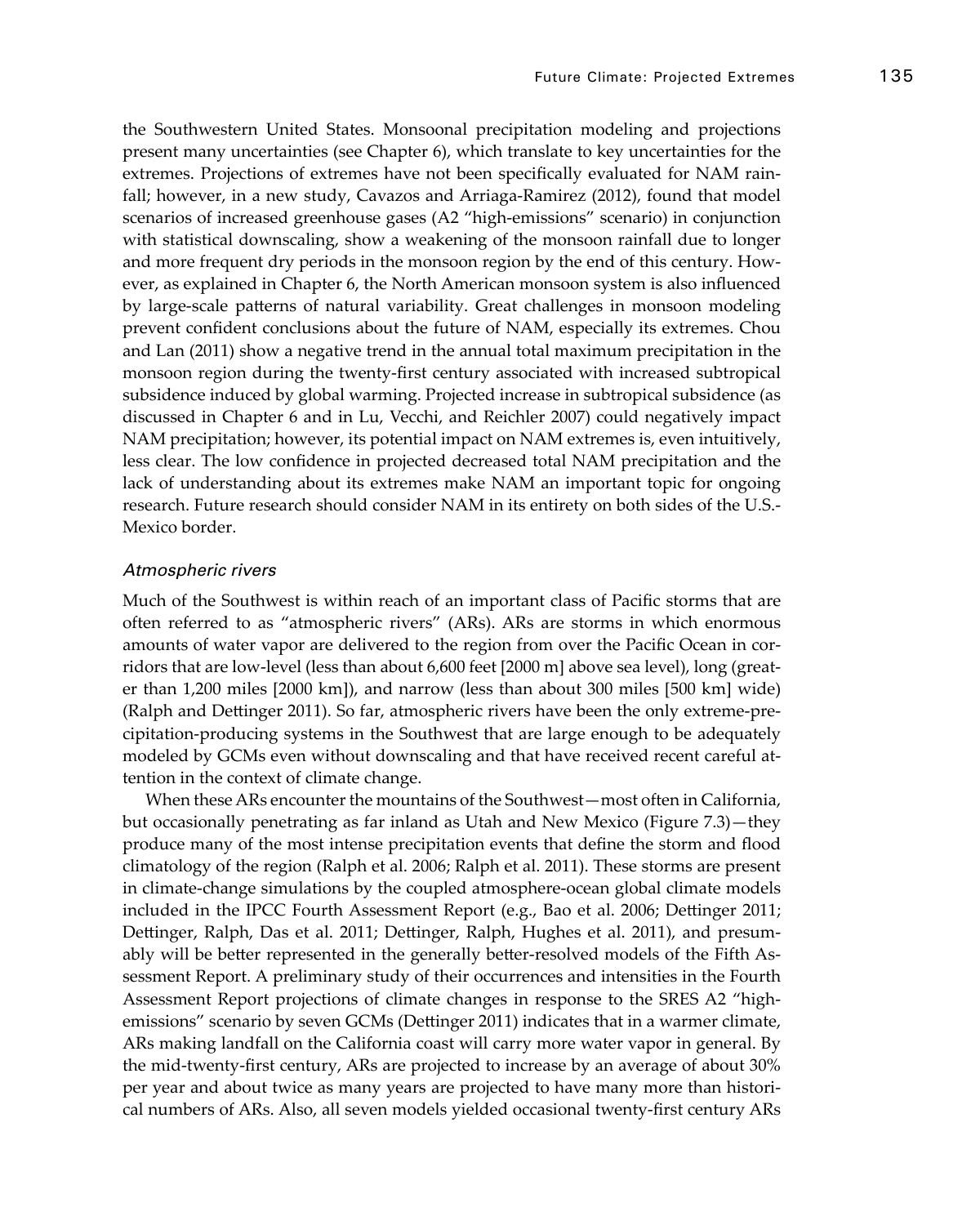that were considerably more intense than any simulated (or observed) in the historical period. Together these results suggest that the risks of storm and flood hazards in the Southwest from AR storms may increase under the changing climate of the twenty-first century; however the analyses and even our understanding of historical ARs (Dettinger 2011; Ralph and Dettinger 2011) are still preliminary and warrant further investigation.



**Figure 7.3 Key weather phenomena that cause extreme precipitation in the Southwest.**  Schematic illustration of regional patterns of the primary weather phenomena that lead to extreme precipitation and flooding, while also contributing to water supplies (Guan et al. 2010; Dettinger et al. 2011), across the western United States. Modified from Ralph et al. (2011); see http://www.westgov. org/wswc/167%20council%20meeting%20-%20id/167%20council%20mtg%20-%20oct2011.html.

## *Hail on the Colorado Front Range*

Parts of the Southwest are prone to precipitation from intense summertime thunderstorms that fall as hail rather than heavy rain. Although it can inflict significant damage on property and agriculture, hail may help prevent or delay flash flooding. The most active region in terms of hailstorm intensity, frequency, and duration in the United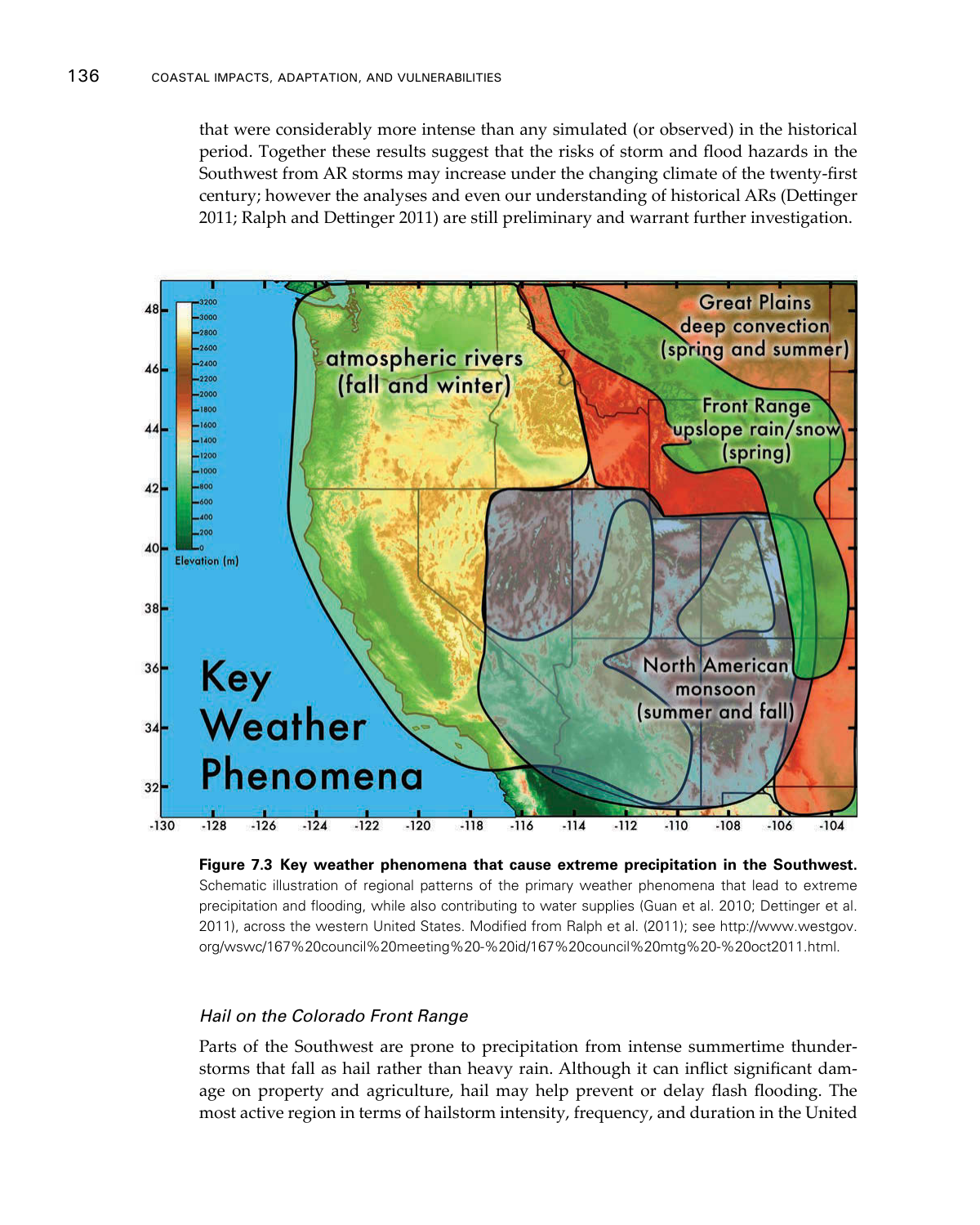States is the leeward (eastern) side of the Rocky Mountains, especially eastern Colorado. Mahoney et al. (2012) used a dynamical downscaling framework to compare past (1971−2000) and future (2041−2070) warm-season convective storm characteristics, with a focus on hail, in the Colorado Front Range and Rocky Mountain regions.<sup>vi</sup> The authors found that surface hail in the 2041−2070 time period was projected to be nearly eliminated, despite an increase in in-cloud hail, due to a higher altitude level of melting (32°F [0°C] isotherm). The initial level of melting increased from about 16,400 feet (5,000 m) above sea level to about 18,000 feet (5,500 m) over the study region over time. The model simulations suggest this deeper vertical layer of above-freezing temperatures will be sufficient to melt the hailstones before they reach the surface. Additionally, across most elevations in the region, the future simulations produced greater total maximum precipitation and surface runoff. The combination of decreased surface hail and increased rainfall as well as overall precipitation intensity, implies flash flooding may become more likely in mountainous regions that currently experience hail, especially where the surfaces are relatively impervious.<sup>vii</sup>

# 7.5 Surface Hydrology

## *Flooding*

Changes due to warming in the type of intense precipitation received will affect flooding. Just as the change of summertime precipitation on the Rockies' Front Range from hail to rain will increase the risk of flash flooding, so too will the change from wintertime snow to rain for areas of the Southwest. Projected changes in winter storms, including both intensities and temperatures, are expected and projected (Das et al. 2011) to yield increased winter floods, especially in the Sierra Nevada, where winter storms are typically warmer than those farther inland. Even in global climate model scenarios with decreased total regional precipitation, flood magnitudes are projected to increase (Das et al. 2011). More frequent and/or intense precipitation extremes are an important cause of increased flooding, but warming also plays an important role as it results in wintertime precipitation falling more as rain rather than snow. The projected late-century increase in flooding generated in the Sierra Nevada watersheds is therefore due to wintertime storm-driven runoff, while spring and early summer snowmelt-driven floods are expected to wane.

Future changes in flooding elsewhere in the Southwest will depend on the future of the storm mechanisms partially summarized in Figure 7.3. For example, where enhanced ARs drive extreme precipitation, wintertime flooding may be expected to increase, although probably not as much as on the western slopes of the Sierra Nevada, where much moisture is squeezed from these systems. In other regions and seasons (e.g. the monsoon region in the summertime), uncertainties about future changes in precipitation extremes translate directly into uncertainties about future flooding.

## *Drought*

Global models suggest more dry days and drier soils in the future for the southern part of the Southwest (Field et al. 2011). Along with projected warming and increased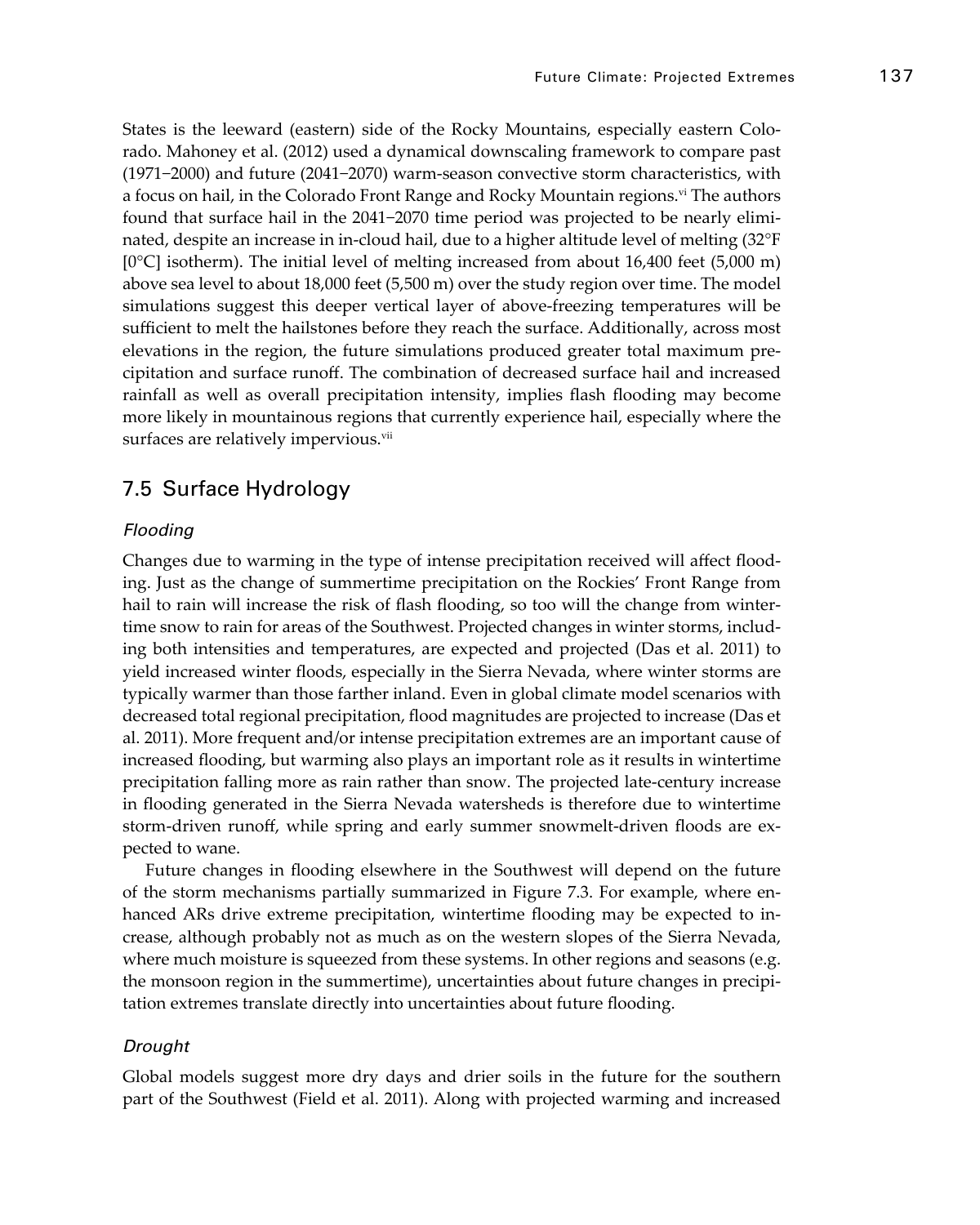evapotranspiration, this can only mean that droughts will become more severe. The crucial importance of water resources and their natural volatility in the arid, thirsty, and growing Southwest has motivated numerous hydrological studies over the decades. The Colorado River—which provides at least partial water supply to all Southwestern states—has been the natural focus of many of these studies. Recent research was motivated by a prolonged drought that afflicted the Southwest, and particularly the Colorado River, for much of the first decade of the twenty-first century (MacDonald 2008).

This contemporary drought was examined in the context of past records and future projections utilizing a hierarchy of GCM projections, statistical downscaling, and hydrologic modeling to focus on Southwestern drought and describe it in the context of past and likely future conditions (Cayan et al. 2010). The results are summarized here.

The recent drought is a perfect example of droughts that the Southwest has been prone to experience about once per century. The analysis of Cayan and others (2010), based on the high emissions scenario, suggests that the current 100-year drought will become commonplace in the second half of this century and that future droughts will be much more severe than those previously recorded. This possibility should not be surprising given the magnitude of megadroughts on the paleorecord (Cook at al. 2004; Cook et al. 2009; Chapter 5), but importantly, climate change is slowly tipping the balance in favor of more frequent, longer, and more intense droughts. Figure 7.4 shows the difference in the Colorado River flow deficit accumulated over consecutive years of observed versus projected 100-year drought. This projection of intensified drought conditions on the Colorado River is not due to changes in precipitation, but rather due directly to warming and its effect on reducing soil moisture (Figure 7.5) by reducing snowpack and increasing evapotranspiration. The projected longer, more intense droughts in the Colorado Basin will pose challenges to sustaining water supplies of the already over-allocated Colorado River (Chapter 10). Increased drought may not be expected for all river basins of the Southwest, however; the Sacramento River Basin, for example, is projected to become slightly wetter (Cayan et al. 2010).

## 7.6 Fire Weather

Fire weather is persistent in the Southwest most of the year and actual outbreaks of fire in the region are significantly affected by human factors such as ignition and arson, fire management, and fire suppression practices that might (in the long run) provoke stronger wild fires (Westerling et al. 2003). Hot, gusty, dry winds can greatly exacerbate the risk of extremely large wildfires if they occur when the fuels are dry and plentiful and especially where the wind itself can influence the risk of a spark (e.g., when it contacts power lines). The topographically complex Southwest is home to several regional downslope winds of the rain-shadow-type (such as the Colorado Front Range chinook) or the gravity-driven type (such as the Santa Ana winds of Southern California). The Santa Ana winds, accelerating down the west slopes of Southern California's coastal ranges, are particularly notorious for spreading uncontrollable fires, since the beginning of the Santa Ana season in the fall coincides with the end of the long dry warm season (e.g. Westerling et al. 2004).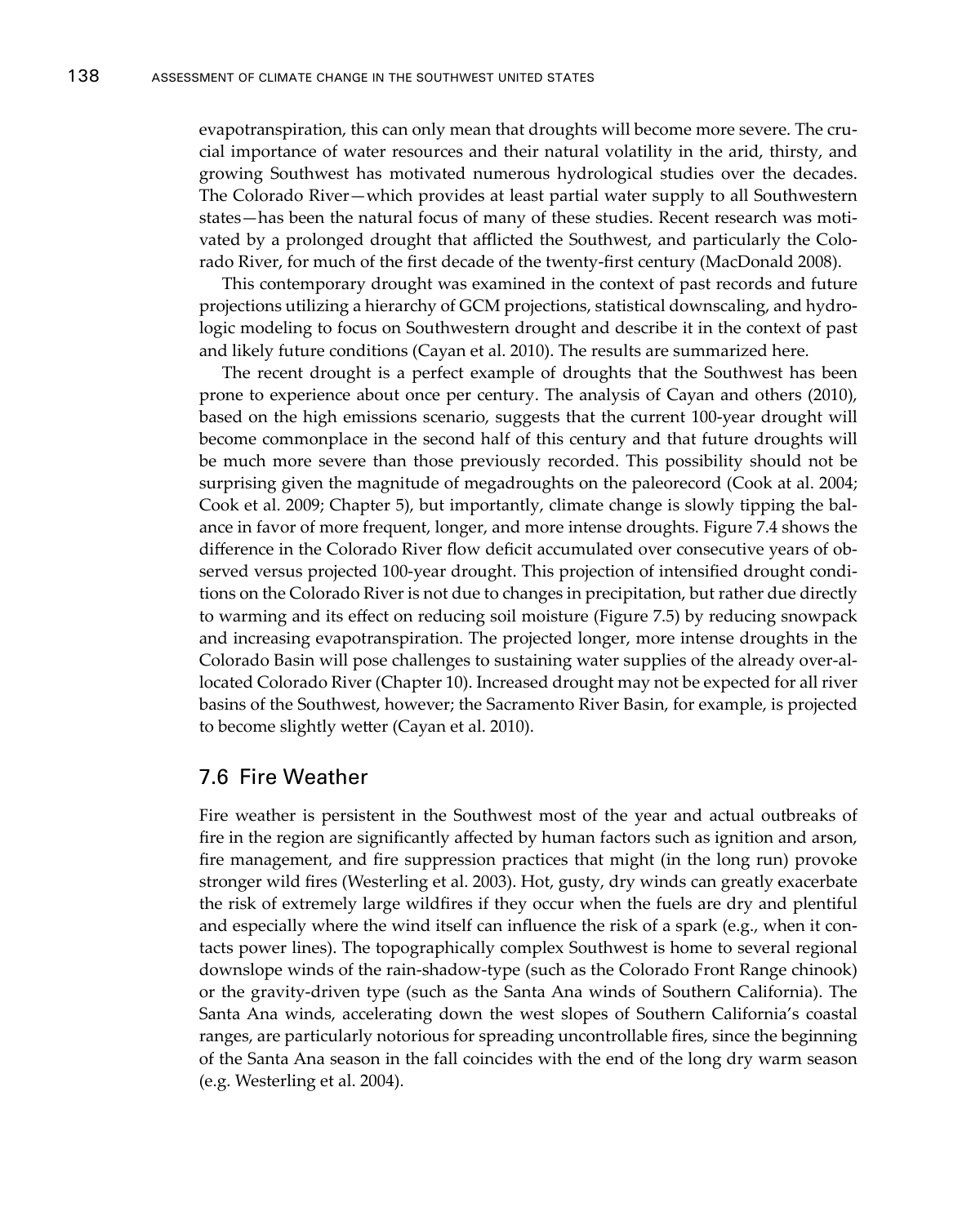

**Figure 7.4 Drought associated anomalies in Colorado River streamflow.** Accumulated deficit in flow (10^9 m^3, or billions of cubic meters) on the Colorado River at Lees Ferry relative to the mean flow observed over the period 1906–2008 (Y axis), as a function of drought duration in years (X axis). The twenty-first-century drought is shown in red; other years are shown as black dots. For example, the red 2007 indicates an eight-year drought (2000–2007), with an accumulated deficit of around 40 billion cubic meters (around 30 million acre-feet). Grey shading indicates where, two-thirds of the time, the worst drought (accumulated streamflow deficit) of the century should fall; the blue hatched region shows where the worst drought should fall for the end of this century, estimated from downscaled climate models. The twenty-first-century drought was consistent with the expected 100-year event, given the observed climate, whereas future 100-year droughts are expected to be much more severe in terms of accumulated flow deficit. Modified from Cayan et al. (2010).

#### *Santa Ana winds*

The cool, relatively moist fall and winter climate of Southern California is often disrupted by dry, hot days with strong winds known as the Santa Anas that blow out of the desert. The Santa Ana winds are a dominant feature of the cool-season climate of this region (Conil and Hall 2006; Hughes and Hall 2010), and they have important ecological impacts. The most familiar is their influence on wildfires: following the hot, dry Southern California summer, the extremely low relative humidities and strong, gusty winds associated with Santa Anas introduce extreme fire risk, often culminating in wildfires with large economic loss (Westerling et al. 2004; Moritz et al. 2010).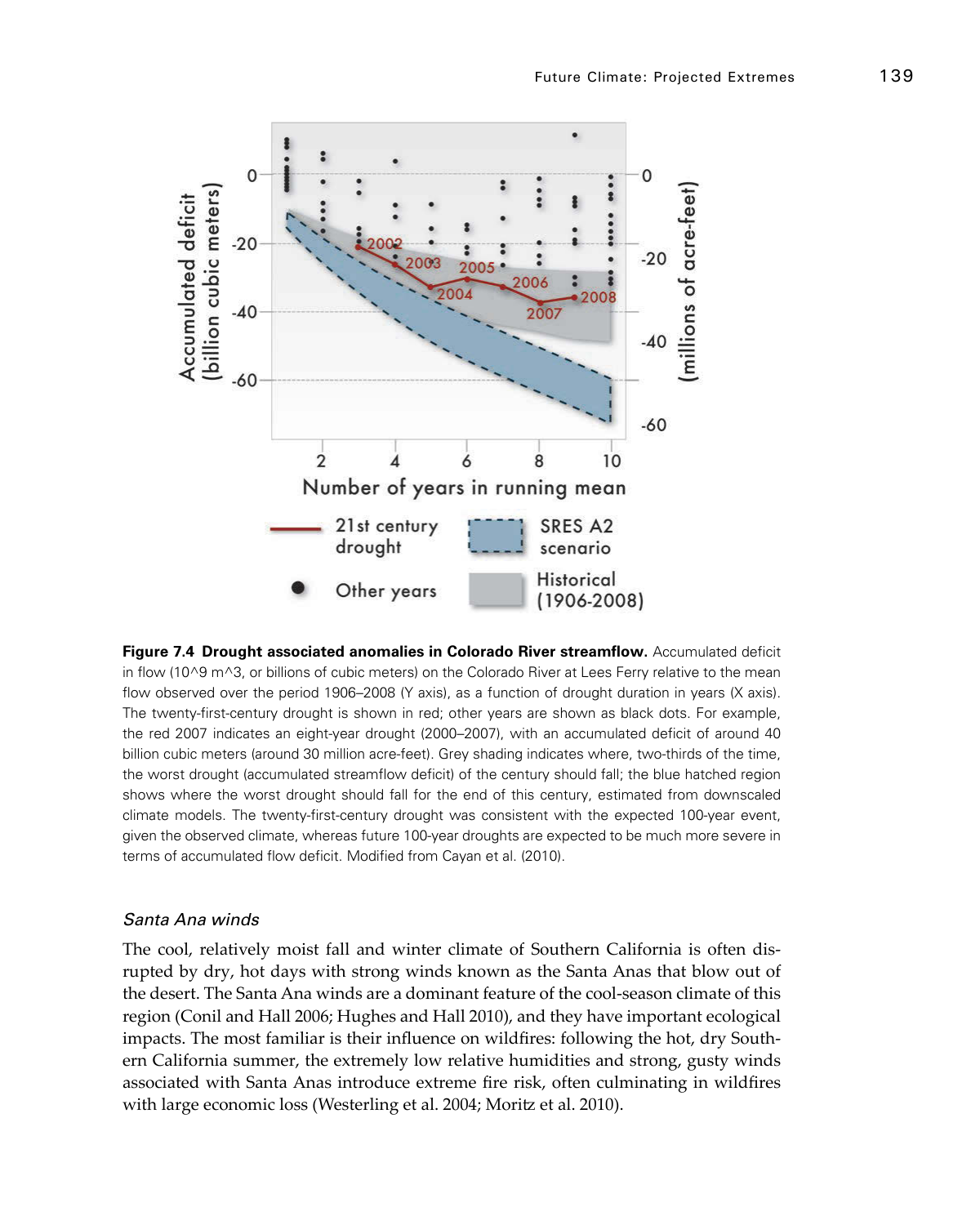

**Figure 7.5 Drought-associated anomalies in precipitation and soil moisture.** Composite average of water-year precipitation (blue) and water-year soil moisture (red) anomalies associated with extreme negative soil moisture anomalies for the Southwest estimated from observations and simulated climate input from CNRM CM3 and GFDL CM2.1 GCMs SRES A2 emission scenario, for 1951–1999, 2000–2049, and 2050–2099. Modified from Cayan et al. (2010).

Hughes, Hall, and Kim (2011) recently documented the potential impacts of humangenerated climate change on the frequency of the Santa Anas and associated meteorological conditions with a high-resolution dynamical downscaling of a Fourth Assessment Report (NCAR CCSM3) model. They project that the number of Santa Ana days per winter season would be approximately 20% fewer in the mid twenty-first century compared to the late-twentieth century.

In addition to the change in Santa Anas' frequency, Hughes, Hall, and Kim (2011) also investigated changes during Santa Anas in two other meteorological variables known to be relevant to fire weather conditions—relative humidity and temperature and found a decrease in the relative humidity and an increase in temperature. Both of these changes would favor fire, while the reduction in Santa Ana wind events would reduce fire risk. More work is necessary to ensure these results are robust across different climate models and emission scenarios, and to quantify the impact of these changes on fire weather. Santa Ana winds are treated as weather extremes in this report because they cause extreme fire danger conditions. However, Santa Ana winds are rather commonplace and not extreme in and of themselves. The extremes of Santa Ana winds have not been studied either in the observed or projected climate. This is an important topic for future research.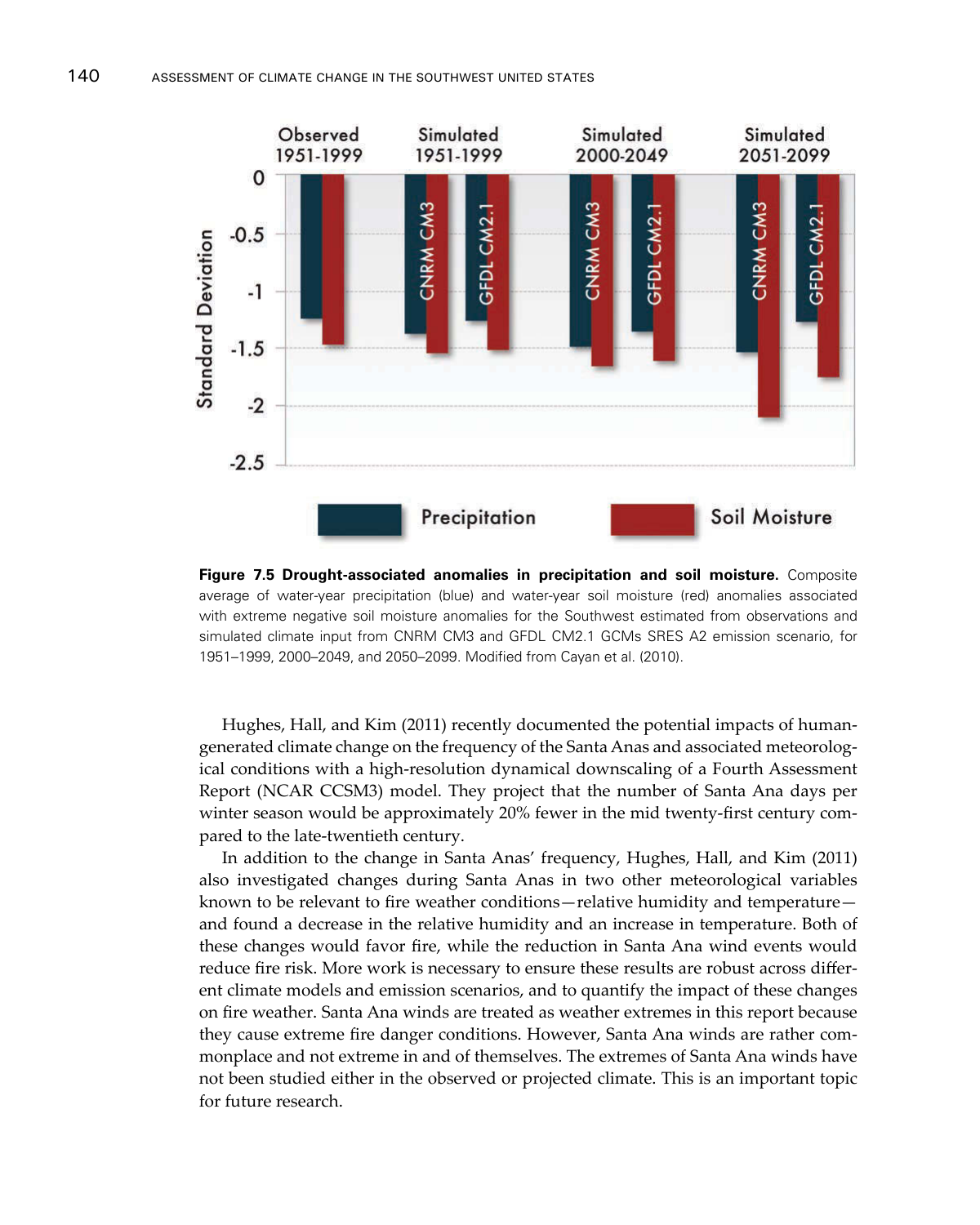## 7.7 Discussion of Key Uncertainties

Large-scale climate drivers such as El Niño-Southern Oscillation (ENSO) and the Pacific Decadal Oscillation (PDO) in particular, play an important role in the winter and spring precipitation extremes (and consequently floods) over the Southwest and West. A rich body of literature shows the Southwestern hydroclimate—in particular the daily precipitation extremes—to be very sensitive to natural interannual and decadal variability (Gershunov and Barnett 1998; Cayan et al. 1999; Gershunov and Cayan 2003). Thus, flood risk can be affected by changes to moisture delivery processes (see, for example, Dettinger et al. 1998; Gershunov and Barnett 1998; Cayan, Redmond and Riddle 1999; Rajagopalan et al. 2000), temperature, and land surface conditions. An important uncertainty for the Southwest therefore is how the relevant modes of natural variability in the Pacific sector (ENSO and PDO) and their combined influences on Southwestern climate may be affected by climate change. The most predictable climate regime in the Southwest is the dry winter associated with La Niña and the negative phase of the PDO. For the first time in over a century, in spring 2011 this combination of natural forcing did not result in a dry winter; instead, great snow accumulations ended the early twenty-first century drought.<sup>viii</sup> The influence of climate change on the stability of teleconnections<sup>ix</sup> and the reliability of traditional seasonal climate forecasts should be investigated in future research.

Flooding is a result of complex interactions between the type and characteristics of moisture delivery, water catchment attributes, and land surface features. In a broad sense, the common mechanisms of moisture delivery―heavy winter rainfall, runoff, heavy winter snow followed by spring melt, rain-on-snow events, and summer convection connected with the North American monsoon system―operate in conjunction with temperature regimes and catchment and land surface features. The key to flooding outcomes are the *processes* that deliver moisture to this region: an intricate choreography of large-scale, ocean-atmospheric climate drivers and orography (the physical geography of mountains). $^{\text{x}}$ 

Significant changes to flood risks during the twentieth century were observed over the entire Western United States as a result of general warming (Hamlet and Lettenmaier 2007). Winter temperature changes modify the precipitation patterns; most significantly, higher temperatures increase winter rainfall at the expense of snowfall, thus reducing spring flooding while potentially increasing winter flooding. Warm and cold phases of ENSO and PDO also strongly modulate flooding risk. For example, cold ENSO and PDO phases reduce overall precipitation in the Colorado River Basin, thereby reducing flood risk. These insights provide a template for flood-risk changes under a warmer climate in the twenty-first century, assuming climate change does not affect the nature or stability of the teleconnections climate forecasters have come to trust. This is an assumption that needs to be verified.

Floods that cause severe property damage and loss of life in populous regions are predominantly caused by severe precipitation events on already saturated soils. As discussed above, the Southwest is likely to experience increased flood risk from short-duration extreme atmospheric river precipitation events. The future role of rain-on-snow events in twenty-first-century flood regimes remains highly uncertain (Dettinger et al. 2009).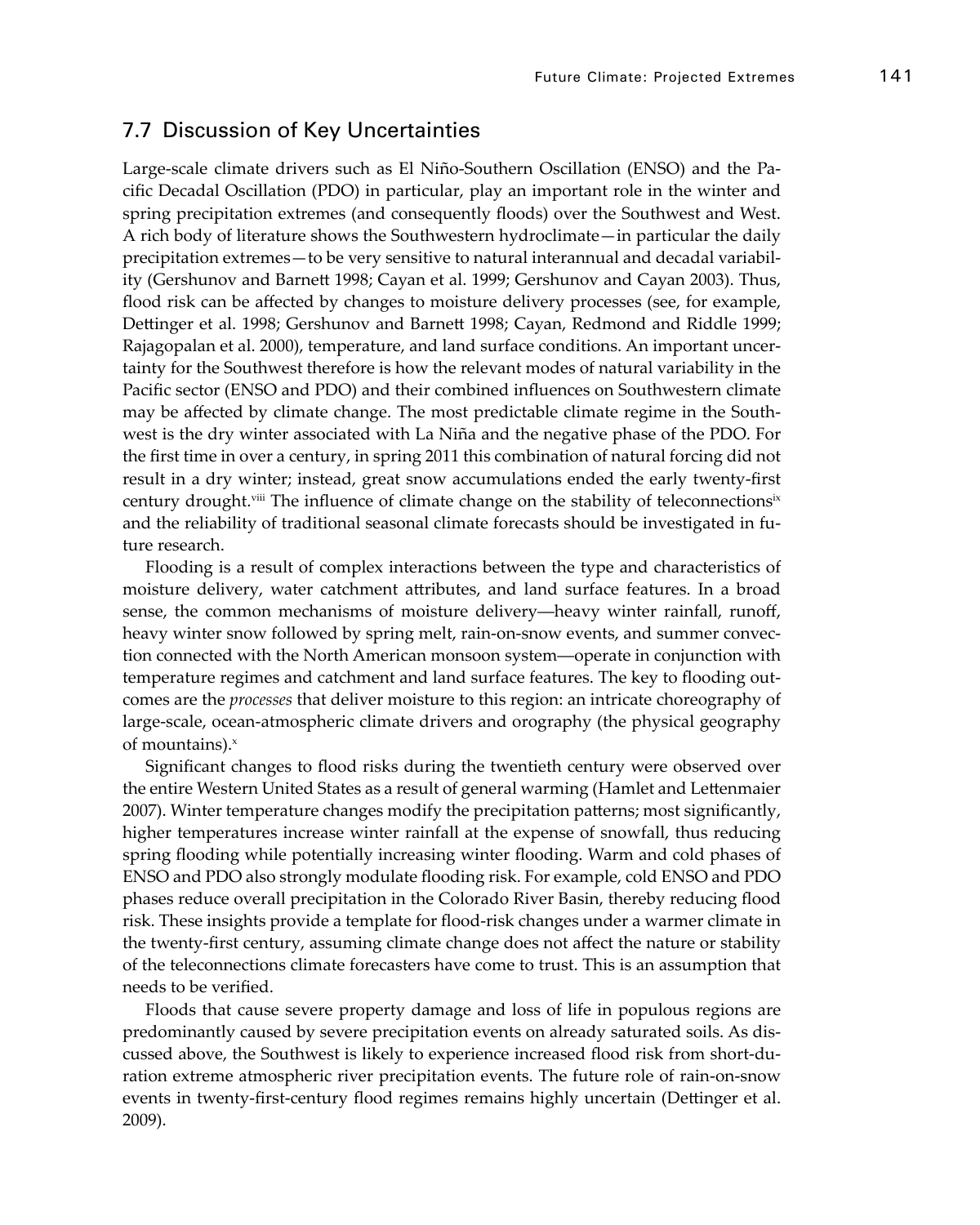The ability of climate models to reproduce extreme high-frequency precipitation is a key uncertainty in projections. Dynamical models typically overestimate the frequency of precipitation and underestimate precipitation intensity (e.g. Gershunov et al. 2000). Given the known modeling precipitation biases, how certain are projected trends in precipitation extremes?

Behavior of co-occurring high-impact extremes such as drought and heat waves is a key uncertainty that has not so far been adequately addressed. It is likely that soil moisture anomalies predetermine a region's capacity for extreme heat waves, while heat waves, in turn, deplete soil moisture. Decadal drought cycles can therefore modify the clearly projected trends in heat-wave activity. Research on the interactions between drought cycles and heat wave activity is needed to understand possible decadal variation of heat waves in a warming Southwest projected to experience deeper and longer droughts (Cayan et al. 2010).

Coastal climate is characterized by persistent low-level clouds in summer, to which coastal ecosystems and society are adapted. This "marine layer" responds to a host of natural weather and climate influences on global and local scales. The marine layer is particularly sensitive to inland temperatures and can respond to heat waves in different ways depending on regional to large-scale atmospheric circulation, coastal upwelling of cold nutrient-rich ocean water, and the state of the PDO. It typically protects the highly populated and sparsely air-conditioned coast from heat waves, but its absence during a heat wave (such as in July 2006 along the California coast) can severely impact public health (see Chapter 15), agriculture (Chapter 11), and the energy sector (Chapter 12). Marine-layer dynamics are not well understood or modeled. Future behavior of the marine layer in general and specifically in conjunction with extreme heat is unknown.

The Southwest is demarcated by an international border that transforms the region but fails to confine the impacts of extreme weather and climate. With its core region in northwestern Mexico, the North American monsoon is an excellent example of a climate phenomenon straddling both sides of the border. Although the region experiences the same extremes on either side of the U.S.-Mexico border, the impacts of these extremes and the ability to observe and mitigate them—are not equally shared because of socioeconomic and sociopolitical disparities (see also Chapter 16 for an extensive discussion of climate change effects and adaptation in the U.S.-Mexico border region).

#### *Irreversible changes and tipping points*

In addition to these and numerous other uncertainties, the possibilities for abrupt or irreversible changes and tipping points exist, particularly in the impacts of climate change on biological and social systems. These issues, however, are highly speculative and uncertain and we only briefly list a few considerations here.

- Warmer winters and drought can and have led to bark beetle infestations that threaten the pine forests and influence wildfire risk (see Chapter 8, Section 8.4).
- The Southwest appears prone to abrupt shifts in climate regimes as evidenced by the paleorecord (e.g., historic megadroughts, see Chapter 5) that, coupled with enhanced heat wave activity, could lead to irreversible impacts on ecology as well as human adaptation, and may reduce the productive capacity of resources such as soils and rangelands.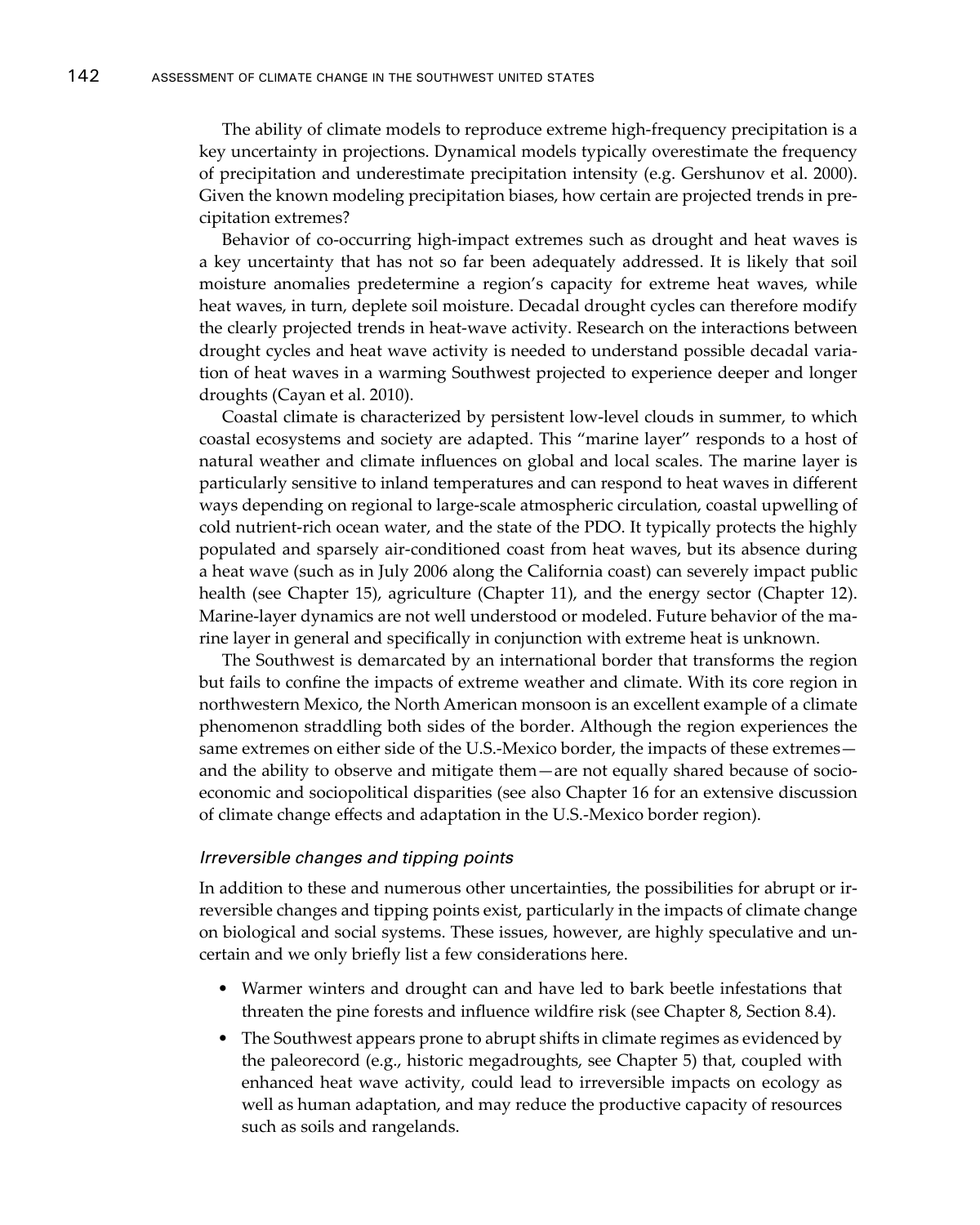- Impacts that promote devastating wildfires can result in irreversible land-cover and ecological changes.
- A declining snowpack has the capacity to irreversibly change the hydrologic regime.
- Change in the atmospheric vertical temperature profile can influence atmospheric stability and precipitation.
- A shift in the jet stream, although gradual, could have irreversible consequences on human time scales.
- The massive changes in the Arctic may be impacting the Southwest in ways currently unknown.
- Asian dust and aerosols may have a lasting influence on precipitation.

These and other uncertainties, coupled with the region's unique diversity and compounding vulnerabilities, create a highly volatile landscape for climate to write its story upon, employing an evolving lexicon and extreme punctuation marks.

## References

- Arriaga-Ramírez, S., and T. Cavazos. 2010. Regional trends of daily precipitation indices in northwest Mexico and southwest United States. *Journal of Geophysical Research* 115: D14111, doi:10.1029/2009JD013248.
- Bao, J. W., S. A. Michelson, P. J. Neiman, F. M. Ralph, and J. M. Wilczak. 2006. Interpretation of enhanced integrated water vapor bands associated with extratropical cyclones: Their formation and connection to tropical moisture. *Monthly Weather Review* 134:1063–1080.
- Barlow, M. 2011. Influence of hurricane-related activity on North American extreme precipitation. *Geophysical Research Letters* 38: L04705, doi:10.1029/2010GL046258.
- Cavazos, T., and S. Arriaga-Ramírez. 2012. Downscaled climate change scenarios for Baja California and the North American monsoon during the 21st century. *Journal of Climate* 25:5904–5915.
- Cavazos, T., C. Turrent, and D. P. Lettenmaier. 2008. Extreme precipitation trends associated with tropical cyclones in the core of the North American Monsoon. *Geophysical Research Letters* 35: L21703, doi:10.1029/2008GL035832.
- Cayan, D. R., T. Das, D. W. Pierce, T. P. Barnett, M. Tyree, and A. Gershunov. 2010. Future dryness in the southwest US and the hydrology of the early 21st century drought. *Proceedings of the National Academy of Sciences* 107:21271–21276, doi:10.1073/pnas.0912391107.
- Cayan, D. R., K. T. Redmond, and L. G. Riddle. 1999. ENSO and hydrologic extremes in the western United States. *Journal of Climate* 12:2881–2893.
- Chou, C., and C-W. Lan. 2011. Changes in the annual range of precipitation under global warming. *Journal of Climate* 25:222–235.
- Conil, S., and A. Hall. 2006. Local regimes of atmospheric variability: A case study of southern California. *Journal of Climate* 19:4308–4325.
- Cook, E. R., R. Seager, R. R. Heim, R. S. Vose, C. Herweijer, and C. Woodhouse. 2009. Megadroughts in North America: Placing IPCC projections of hydroclimatic change in a long-term paleoclimate context. *Journal of Quaternary Science* 25:48–61, doi: 10.1002/jqs.1303. http:// www.ldeo.columbia.edu/res/div/ocp/pub/cook/2009\_Cook\_IPCC\_paleo-drought.pdf
- Cook, E. R., C. Woodhouse, C. M. Eakin, D. M. Meko, and D. W. Stahle. 2004. Long-term aridity changes in the western United States. *Science* 306:1015–1018.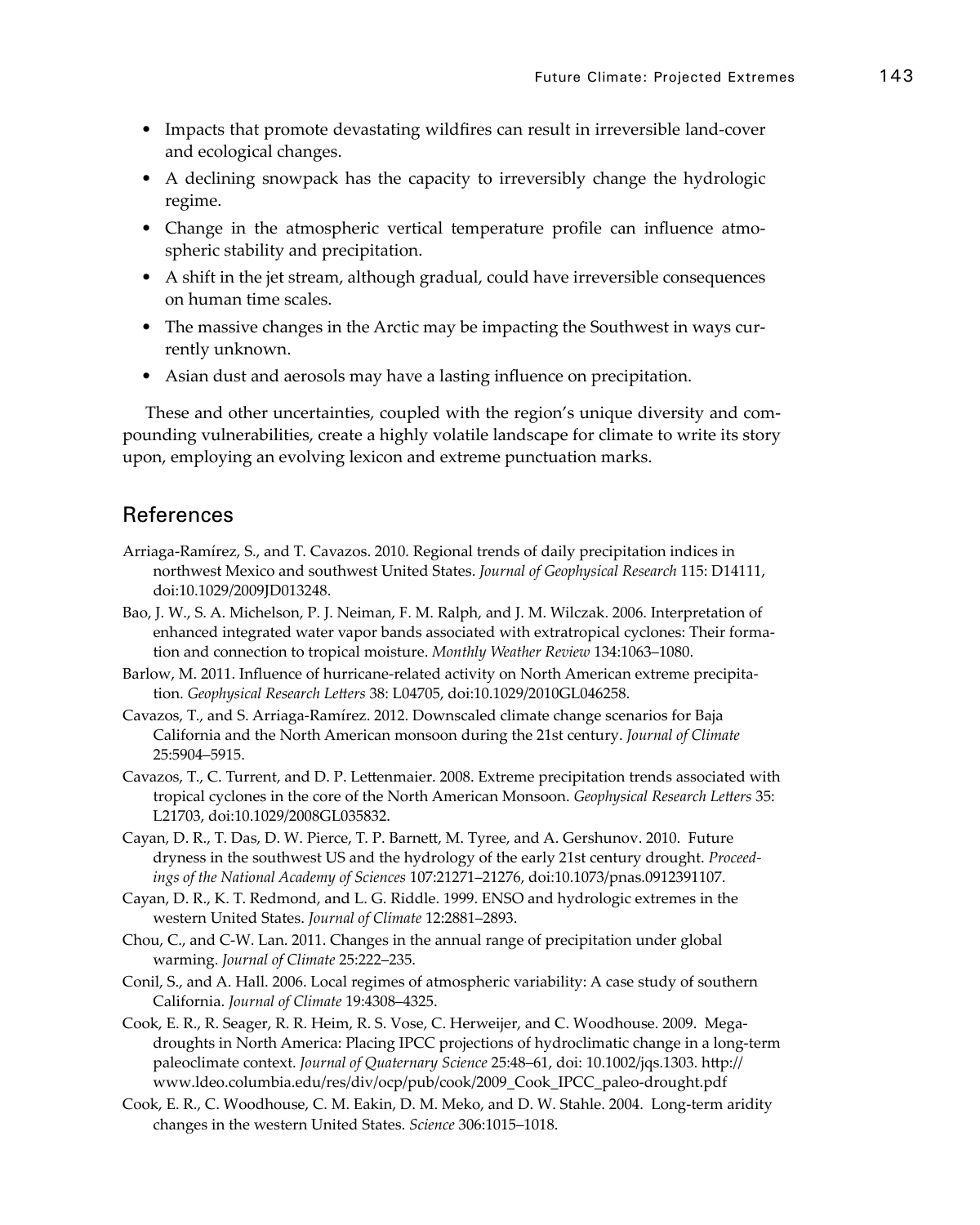- Das, T., M. D. Dettinger, D. R. Cayan, and H. G. Hidalgo. 2011. Potential increase in floods in California's Sierra Nevada under future climate projections. *Climatic Change* 109 (Suppl. 1): S71–S94, doi:10.1007/s10584-011-0298-z.
- Dettinger, M. D. 2011. Climate change, atmospheric rivers and floods in California A multimodel analysis of storm frequency and magnitude changes. *Journal of the American Water Resources Association* 47:514–523.
- Dettinger, M. D., D. R. Cayan, H. F. Diaz, and D. M. Meko. 1998. North–south precipitation patterns in western North America on interannual-to-decadal timescales. *Journal of Climate*  11:3095–3111.
- Dettinger, M. D., H. Hidalgo, T. Das, D. Cayan, and N. Knowles. 2009. *Projections of potential flood regime changes in California.* Final Paper CEC-500-2009-050. Sacramento: California Climate Change Center. http://www.energy.ca.gov/2009publications/CEC-500-2009-050/CEC-500- 2009-050-F.PDF.
- Dettinger, M. D., F. M. Ralph, T. Das, P. J. Neiman, and D. Cayan. 2011. Atmospheric rivers, floods, and the water resources of California. *Water* 3:455-478. http://www.mdpi. com/2073-4441/3/2/445/.
- Dettinger, M. D., F. M. Ralph, M. Hughes, T. Das, P. Neiman, D. Cox, G. Estes, et al. 2011. Design and quantification of an extreme winter storm scenario for emergency preparedness and planning exercises in California. *Natural Hazards* 60:1085–1111, doi:10.1007/ s11069-011-9894-5.
- Diffenbaugh, N. S., and M. Ashfaq. 2010. Intensification of hot extremes in the United States. *Geophysical Research Letters* 37: L15701, doi:10.1029/2010GL043888.
- Dominguez, F., E. Rivera, D. P. Lettenmaier, and C.L. Castro. 2012. Changes in winter precipitation extremes for the western United States under a warmer climate as simulated by regional climate models. *Geophysical Research Letters* 39: L05803, doi: 10.1029/2011GL050762.
- Favre, A., and A. Gershunov. 2009. North Pacific cyclonic and anticyclonic transients in a global warming context: Possible consequences for western North American daily precipitation and temperature extremes. *Climate Dynamics* 32:969–987.
- Field, C. B., V. Barros, T. Stocker, and Q. Dahe, eds. 2011. *Managing the risks of extreme events and disasters to advance climate change adaptation: Special report of the Intergovernmental Panel on Climate Change.* Cambridge: Cambridge University Press. http://ipcc-wg2.gov/SREX/report/.
- Gershunov, A., and T. P. Barnett. 1998. ENSO influence on intraseasonal extreme rainfall and temperature frequencies in the contiguous United States: Observations and model results. *Journal of Climate* 11**:**1575–1586.
- Gershunov, A., T. Barnett, D. Cayan, T. Tubbs, and L Goddard. 2000. Predicting and downscaling ENSO impacts on intraseasonal precipitation statistics in California: The 1997–1998 event. *Journal of Hydrometeorology* 1:201–209.
- Gershunov, A., and D. R. Cayan. 2003. Heavy daily precipitation frequency over the contiguous United States: Sources of climate variability and seasonal predictability. *Journal of Climate* 16:2752–2765.
- Gershunov, A., D. Cayan, and S. Iacobellis. 2009. The great 2006 heat wave over California and Nevada: Signal of an increasing trend. *Journal of Climate* 22:6181–6203.
- Gershunov, A., and K. Guirguis. 2012. California heat waves in the present and future. *Geophysical Research Letters* 39: L18710, doi:10.1029/2012/GL052979.
- Groisman, P. V., R. W. Knight, T. R. Karl, D. R. Easterling, B. Sun, and J. H. Lawrimore. 2004. Contemporary changes of the hydrological cycle over the contiguous United States: Trends derived from in situ observations. *Journal of Hydrometeorology* 5:64–85, doi:10.1175/1525–7541.
- Groisman, P. Y., R. W. Knight, D. R. Easterling, T. R. Karl, G. C. Hegerl, and V. N. Razuvaev. 2005. Trends in intense precipitation in the climate record. *Journal of Climate* 18:1326–1350.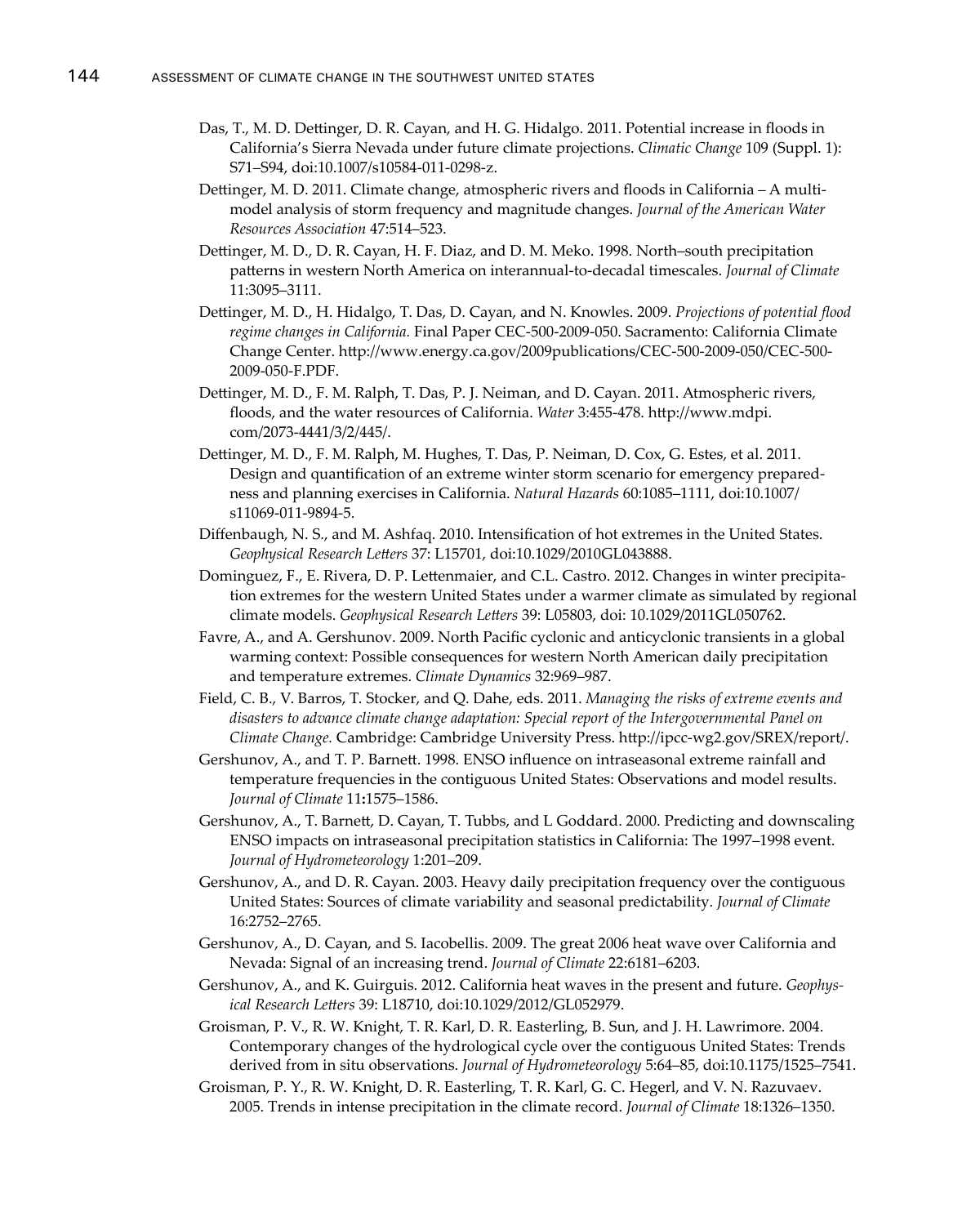- Guan, B., N. P. Molotch, D. E. Waliser, E. J. Fetzer, and P. J. Neiman. 2010. Extreme snowfall events linked to atmospheric rivers and surface air temperature via satellite measurements. *Geophysical Research Letters* 37: L20401, doi:10.1029/2010GL044696.
- Guirguis, K., A. Gershunov, R. Schwartz and S. Bennett. 2011. Recent warm and cold daily winter temperature extremes in the Northern Hemisphere. *Geophysical Research Letters* 38: L17701, doi:10.1029/2011GL048762.
- Hamlet, A. F., and D. P. Lettenmaier. 2007. Effects of 20th century warming and climate variability on flood risk in the western U.S. *Water Resources Research* 43: W06427, doi:10.1029/2006WR005099.
- Hirschboeck, K. K. 1991. Climate and floods. In *National water summary 1988-89: Hydrologic events and floods and droughts*, comp. R. W. Paulson, E. B. Chase, R. S. Roberts, and D. W. Moody, 99–104. U.S. Geological Survey Water-Supply Paper 2375. Washington, DC: U.S. Government Printing Office.
- Hughes, M., and A. Hall. 2010. Local and synoptic mechanisms causing Southern California's Santa Ana winds. *Climate Dynamics* 34:847–857.
- Hughes M., A. Hall, and J. Kim. 2011. Human-induced changes in wind, temperature and relative humidity during Santa Ana events. *Climatic Change* 109 (Suppl. 1): S119–S132, doi:10.1007/s10584-011-0300-9.
- Intergovernmental Panel on Climate Change (IPCC). 2007. Summary for policymakers. In *Climate change 2007: The physical science basis. Contribution of Working Group I to the Fourth Assessment Report of the Intergovernmental Panel on Climate Change*, ed. S. Solomon, D. Qin, M. Manning, Z. Chen, M. Marquis, K. B. Averyt, M. Tignor, and H. L. Miller. Cambridge: Cambridge University Press.
- Kharin, V. V., F. W. Zwiers, X. Zhang, and G. Hegerl. 2007. Changes in temperature and precipitation extremes in the IPCC ensemble of global coupled model simulations. *Journal of Climate* 20:1419–1444.
- Kodra, E., K. Steinhauser, and A. R. Ganguly. 2011. Persisting cold extremes under 21st-century warming scenarios. *Geophysical Research Letters* 38: L08705. doi:10.1029/2011GL047103.
- Lu, J., C. Deser, and T. Reichler. 2009. The cause for the widening of the tropical belt since 1958. *Geophysical Research Letters* 36: L03803, doi: 10.1029/GL036076.
- Lu, J., G. A. Vecchi, and T. Reichler. 2007. Expansion of the Hadley cell under global warming. *Geophysical Research Letters* 34: L06805, doi:10.1029/2006GL028443.
- Mahoney, K., M. A. Alexander, G. Thompson, J. J. Barsugli, and J. D. Scott. 2012. Changes in hail and flood risk in high-resolution simulations over the Colorado Mountains. *Nature Climate Change* 2:125–131, doi:10.1038/nclimate1344.
- Mastrandrea, M. D., C. Tebaldi, C. W. Snyder, and S. H. Schneider. 2011. Current and future impacts of extreme events in California. *Climatic Change* 109 (Suppl. 1): S43–S70, doi 10.1007/ s10584-011-0311-6.
- Maurer, E. P., and H. G. Hidalgo. 2008. Utility of daily vs. monthly large-scale climate data: An intercomparison of two statistical downscaling methods. *Hydrology and Earth System Sciences* 12:551–563.
- MacDonald, G. M., D. W. Stahle, J. Villanueva Diaz, N. Beer, S. J. Busby, J. Cerano-Paredes, J. E. Cole, et al. 2008. Climate warming and twenty-first century drought in southwestern North America. *Eos Transactions AGU* 89:82.
- Meehl, G. A., T. Karl, D. R. Easterling, S. Changnon, R. Pielke, D. Changnon, J. Evans, et al. 2000. An introduction to trends in extreme weather and climate events: Observations, socioeconomic impacts, terrestrial ecological impacts, and model projections. *Bulletin of the American Meteorological Society* 81:413–416.
- Moritz, M., T. Moody, M. Krawchuk, M. Hughes, and A. Hall. 2010. Spatial variation in extreme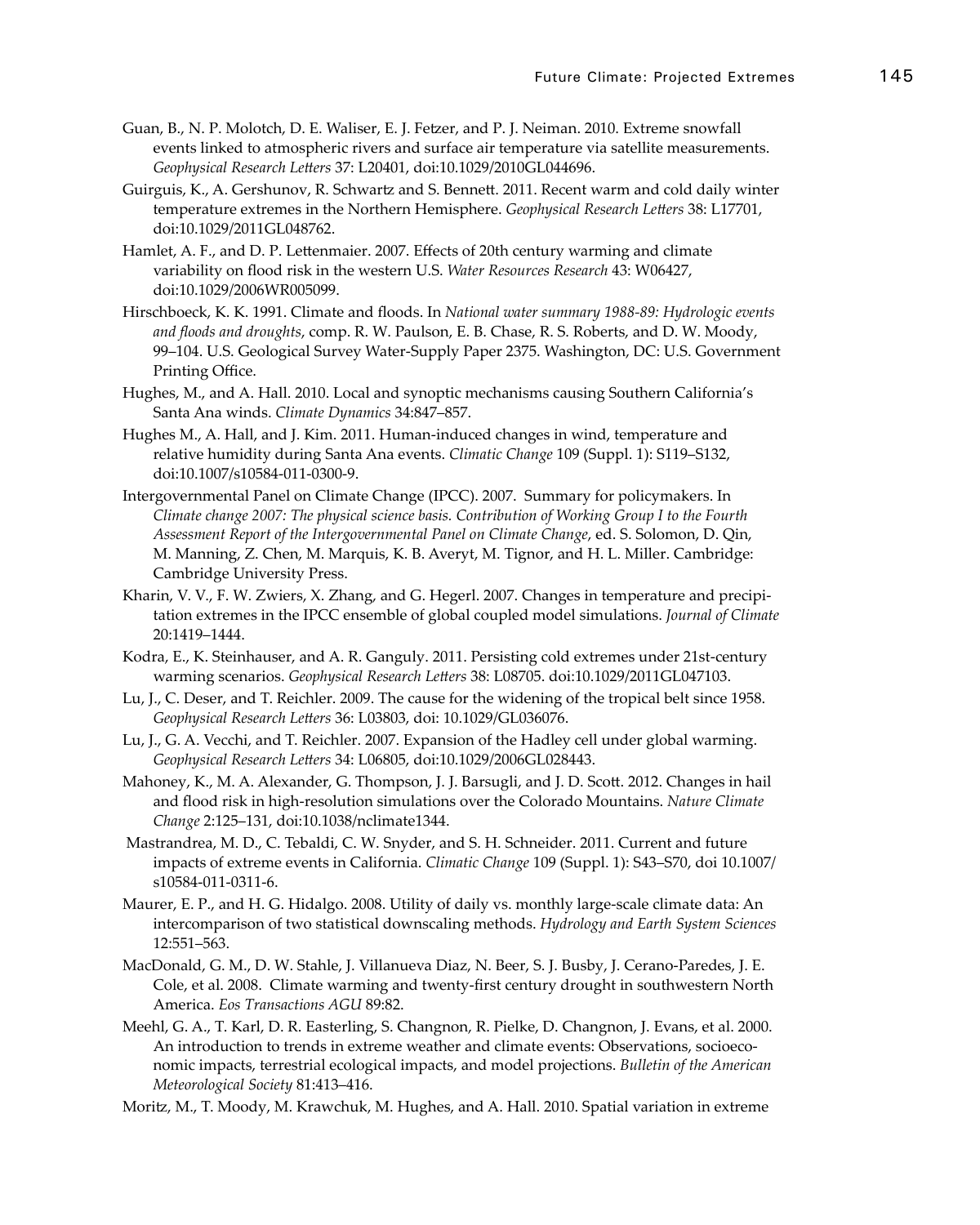winds predicts large wildfire locations in chaparral ecosystems. *Geophysical Research Letters* 37: L04801.

- Nakićenović, N., and R. Swart, eds. 2000. *Special report on emissions scenarios: A special report of Working Group III of the Intergovernmental Panel on Climate Change*. Cambridge: Cambridge University Press.
- Pierce, D. W., T. Das, D. R. Cayan, E. P. Maurer, N. Miller, Y. Bao, M. Kanamitsu, et al. 2012. Probabilistic estimates of future changes in California temperature and precipitation using statistical and dynamical downscaling. *Climate Dynamics* published online, doi:10.1007/ s00382-012-1337-9.
- Rajagopalan, B., E. Cook, U. Lall, and B. Ray. 2000. Spatiotemporal variability of ENSO and SST teleconnections to summer drought over the United States during the twentieth century. *Journal of Climate* 13:4244–4255.
- Ralph, F. M., and M. D. Dettinger. 2011. Storms, floods and the science of atmospheric rivers. *Eos Transactions AGU* 92:265–266.
- Ralph, F. M., M. D. Dettinger, A. White, D. Reynolds, D. Cayan, T. Schneider, R. Cifelli, et al. 2011. A vision of future observations for western US extreme precipitation events and flooding: Monitoring, prediction and climate. Report to the Western States Water Council, Idaho Falls.
- Ralph, F. M., P. J. Neiman, G. A. Wick, S. I. Gutman, M. D. Dettinger, D. R. Cayan, and A. B. White. 2006. Flooding on California's Russian River: Role of atmospheric rivers. *Geophysical Research Letters* 33: L13801, doi:10.1029/2006GL026689.
- Salas-Mélia, D., F. Chauvin, M. Déqué, H. Douville, J. F. Guérémy, P. Marquet, S. Planton, J. F. Royer, and S. Tyteca. 2005. Description and validation of the CNRM-CM3 global coupled model. CNRM Working Note 53. Toulouse, France: Centre National de Recherches Météorologiques. http://www.cnrm.meteo.fr/scenario2004/paper\_cm3.pdf.
- Sheppard, P. R., A. C. Comrie, G. D. Packin, K. Angersbach, and M. K. Hughes. 2002. The climate of the US Southwest. *Climate Research* 21:219–238.
- Tebaldi, C., K. Hayhoe, and J. M. Arblaster. 2006. Going to the extremes: An intercomparison of model-simulated historical and future changes in extreme events. *Climatic Change* 79:185–211.
- Trenberth, K. E., P. D. Jones, P. Ambenje, R. Bojariu, D. R. Easterling, A. K. Tank, D. Parker, et al. 2007. Observations: Surface and atmospheric climate change. In *Climate change 2007: The physical science basis. Contribution of Working Group I to the Fourth Assessment Report of the Intergovernmental Panel on Climate Change*, ed. S. Solomon, D. Qin, M. Manning, Z. Chen, M. Marquis, K.B. Averyt, M. Tignor and H.L. Miller, 235–336. Cambridge: Cambridge University Press.
- Wang, J., and X. Zhang. 2008. Downscaling and projection of winter extreme daily precipitation over North America. *Journal of Climate* 21:923–937.
- Westerling, A. L., D. R. Cayan, T. J. Brown, B. L. Hall, and L. G. Riddle. 2004. Climate, Santa Ana winds and autumn wildfires in Southern California. *Eos Transactions AGU* 85:289, 296.
- Westerling, A. L., A. Gershunov, T. Brown, D. Cayan, and M. Dettinger. 2003. Climate and wildfire in the western United States. *Bulletin of the American Meteorological Society* 84:595–604.

#### Endnotes

- i Downscaled using the Bias Corrected Constructed Analogue (BCCA) statistical downscaling method of Maurer and Hidalgo (2008).
- ii Another measure of heat waves is discussed in Chapter 5, Section 5.4.